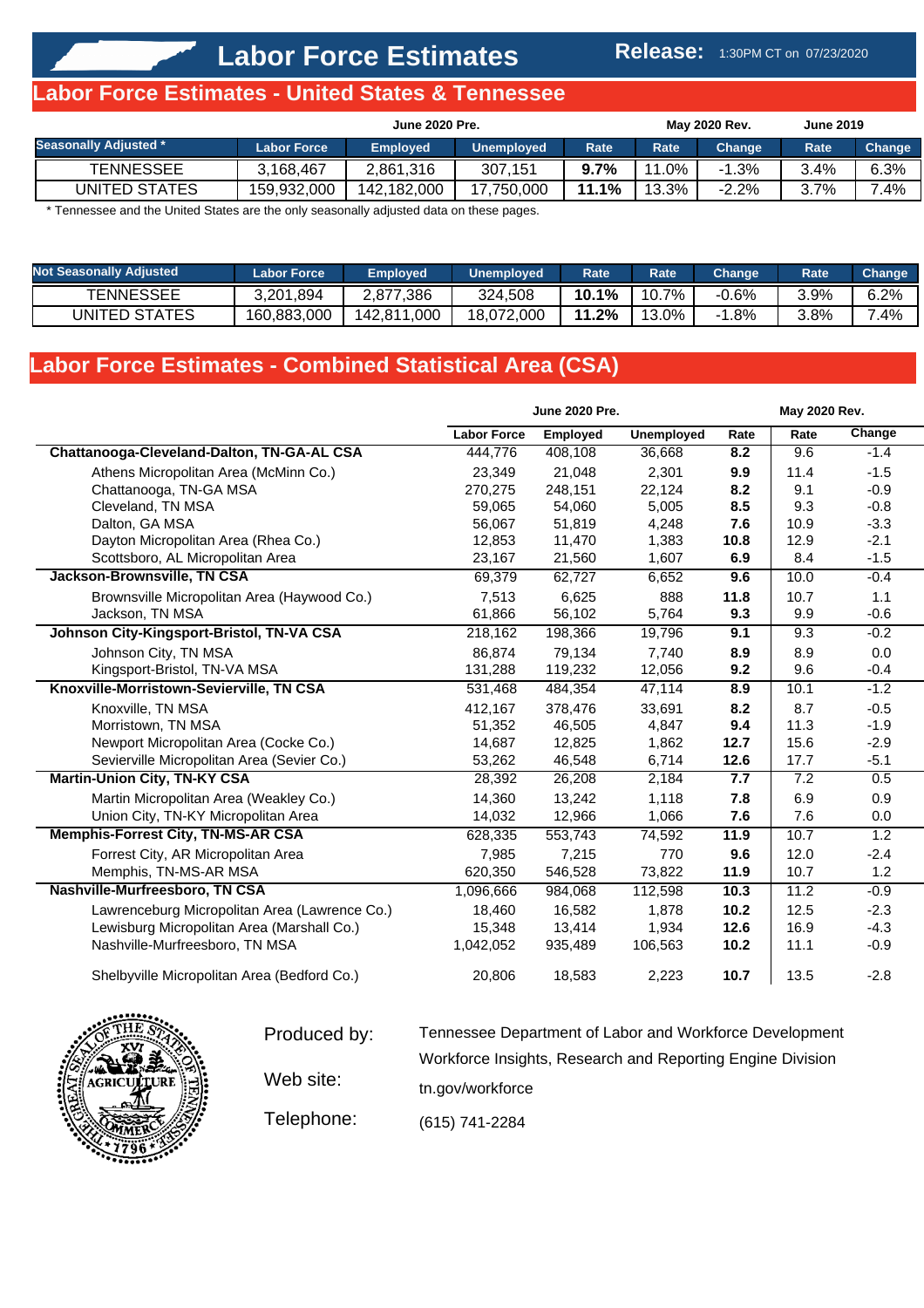# **Labor Force Estimates - Metropolitan Statistical Areas (MSA)**

|                                                 |                    | <b>June 2020 Pre.</b> |                   | May 2020 Rev. |             | <b>June 2019</b> |            |            |
|-------------------------------------------------|--------------------|-----------------------|-------------------|---------------|-------------|------------------|------------|------------|
|                                                 | <b>Labor Force</b> | <b>Employed</b>       | <b>Unemployed</b> | Rate          | Rate        | Change           | Rate       | Change     |
| Chattanooga, TN-GA MSA                          | 270,275            | 248,151               | 22,124            | 8.2           | 9.1         | $-0.9$           | 3.7        | 4.5        |
| <b>Hamilton County</b>                          | 181,595            | 164,863               | 16,732            | 9.2           | 10.0        | $-0.8$           | 3.8        | 5.4        |
| <b>Marion County</b>                            | 12,222             | 11,080                | 1,142             | 9.3           | 9.6         | $-0.3$           | 4.8        | 4.5        |
| Sequatchie County                               | 6,061              | 5,504                 | 557               | 9.2           | 11.4        | $-2.2$           | 4.7        | 4.5        |
| Georgia Portion                                 | 70,397             | 66,704                | 3,693             | 5.2           | 6.3         | $-1.1$           | 3.4        | 1.8        |
| Clarksville, TN-KY MSA                          | 113,678            | 103,736               | 9,942             | 8.7           | 10.5        | $-1.8$           | 4.9        | $3.8\,$    |
| <b>Montgomery County</b>                        | 83,225             | 74,864                | 8,361             | 10.0          | 10.1        | $-0.1$           | 4.4        | 5.6        |
| Kentucky Portion                                | 30,453             | 28,872                | 1,581             | $5.2\,$       | 11.6        | $-6.4$           | 6.3        | $-1.1$     |
| <b>Cleveland, TN MSA</b>                        | 59,065             | 54,060                | 5,005             | 8.5           | 9.3         | $-0.8$           | 4.2        | 4.3        |
| <b>Bradley County</b>                           | 51,657             | 47,267                | 4,390             | 8.5           | 9.3         | $-0.8$           | 4.1        | 4.4        |
| Polk County                                     | 7,408              | 6,793                 | 615               | 8.3           | 9.5         | $-1.2$           | 4.8        | 3.5        |
| <b>Jackson, TN MSA</b>                          | 61,866             | 56,102                | 5,764             | 9.3           | 9.9         | $-0.6$           | 4.1        | 5.2        |
| <b>Chester County</b>                           | 8,059              | 7,459                 | 600               | 7.4           | 8.2         | $-0.8$           | 4.1        | 3.3        |
| <b>Crockett County</b>                          | 6,598              | 6,150                 | 448               | 6.8           | 7.1         | $-0.3$           | 3.8        | 3.0        |
| <b>Madison County</b>                           | 47,209             | 42,493                | 4,716             | 10.0          | 10.6        | $-0.6$           | 4.1        | 5.9        |
| <b>Johnson City, TN MSA</b>                     | 86,874             | 79,134                | 7,740             | 8.9           | 8.9         | 0.0              | 4.3        | 4.6        |
| <b>Carter County</b>                            | 22,768             | 20,687                | 2,081             | 9.1           | 8.7         | 0.4              | 4.7        | 4.4        |
| Unicoi County                                   | 6,786              | 6,108                 | 678               | 10.0          | 9.7         | 0.3              | 5.5        | 4.5        |
| <b>Washington County</b>                        | 57,320             | 52,339                | 4,981             | 8.7           | 8.8         | $-0.1$           | 4.1        | 4.6        |
| Kingsport-Bristol, TN-VA MSA                    | 131,288            | 119,232               | 12,056            | 9.2           | 9.6         | $-0.4$           | 4.2        | 5.0        |
|                                                 |                    |                       |                   |               |             |                  |            |            |
| <b>Hawkins County</b><br><b>Sullivan County</b> | 22,574<br>66,548   | 20,267<br>60,187      | 2,307<br>6,361    | 10.2<br>9.6   | 11.4<br>9.8 | $-1.2$<br>$-0.2$ | 4.7<br>4.3 | 5.5<br>5.3 |
| Virginia Portion                                | 42,166             | 38,778                | 3,388             | 8.0           | 8.3         | $-0.3$           | 3.5        | 4.5        |
| Knoxville, TN MSA                               | 412,167            | 378,476               | 33,691            | 8.2           | 8.7         | $-0.5$           | 3.8        | 4.4        |
|                                                 |                    |                       |                   |               |             |                  |            |            |
| Anderson County                                 | 33,263             | 30,424                | 2,839             | 8.5           | 9.9<br>9.3  | $-1.4$           | 4.2        | 4.3        |
| <b>Blount County</b><br><b>Campbell County</b>  | 61,473<br>14,172   | 56,093<br>12,914      | 5,380<br>1,258    | 8.8<br>8.9    | 10.8        | $-0.5$<br>$-1.9$ | 3.7<br>5.3 | 5.1<br>3.6 |
| <b>Grainger County</b>                          | 9,191              | 8,357                 | 834               | 9.1           | 9.9         | $-0.8$           | 4.7        | 4.4        |
| <b>Knox County</b>                              | 234,467            | 215,852               | 18,615            | 7.9           | 8.3         | $-0.4$           | 3.5        | 4.4        |
| <b>Loudon County</b>                            | 22,567             | 20,764                | 1,803             | 8.0           | 8.7         | $-0.7$           | 4.0        | 4.0        |
| Morgan County                                   | 7,497              | 6,913                 | 584               | 7.8           | 7.4         | 0.4              | $5.0\,$    | 2.8        |
| Roane County                                    | 22,221             | 20,486                | 1,735             | 7.8           | 7.7         | 0.1              | 4.8        | 3.0        |
| <b>Union County</b>                             | 7,316              | 6,673                 | 643               | 8.8           | 8.8         | 0.0              | 5.0        | 3.8        |
| <b>Memphis, TN-MS-AR MSA</b>                    | 620,350            | 546,528               | 73,822            | 11.9          | 10.7        | $1.2$            | 4.8        | 7.1        |
| Fayette County                                  | 18,113             | 16,564                | 1,549             | 8.6           | $8.0\,$     | $0.6\,$          | $4.0\,$    | 4.6        |
| <b>Shelby County</b>                            | 438,106            | 380,457               | 57,649            | 13.2          | 11.4        | 1.8              | 4.6        | 8.6        |
| <b>Tipton County</b>                            | 26,472             | 24,164                | 2,308             | 8.7           | 8.4         | 0.3              | 4.5        | 4.2        |
| Arkansas Portion                                | 21,115             | 18,656                | 2,459             | 11.6          | 12.6        | $-1.0$           | 5.0        | $6.6\,$    |
| Mississippi Portion                             | 116,544            | 106,687               | 9,857             | 8.5           | 8.6         | $-0.1$           | 5.7        | 2.8        |
| <b>Morristown, TN MSA</b>                       | 51,352             | 46,505                | 4,847             | 9.4           | 11.3        | $-1.9$           | 4.3        | 5.1        |
| Hamblen County                                  | 27,308             | 24,802                | 2,506             | 9.2           | 10.6        | $-1.4$           | 4.4        | 4.8        |
| Jefferson County                                | 24,044             | 21,703                | 2,341             | 9.7           | 12.0        | $-2.3$           | 4.2        | $5.5\,$    |
| Nashville-Murfreesboro, TN MSA                  | 1,042,052          | 935,489               | 106,563           | 10.2          | 11.1        | $-0.9$           | 3.0        | 7.2        |
| Cannon County                                   | 6,289              | 5,720                 | 569               | 9.0           | 11.9        | $-2.9$           | 3.8        | 5.2        |
| Cheatham County                                 | 20,646             | 19,041                | 1,605             | 7.8           | 8.0         | $-0.2$           | 3.1        | 4.7        |
| Davidson County                                 | 399,569            | 351,325               | 48,244            | 12.1          | 12.3        | $-0.2$           | 2.9        | 9.2        |
| Dickson County                                  | 25,344             | 23,418                | 1,926             | 7.6           | 8.5         | $-0.9$           | 3.4        | 4.2        |
| <b>Hickman County</b>                           | 10,716             | 9,924                 | 792               | 7.4           | 8.4         | $-1.0$           | 3.5        | 3.9        |
| <b>Macon County</b>                             | 10,792             | 9,871                 | 921               | 8.5           | 9.8         | $-1.3$           | $3.8\,$    | 4.7        |
| <b>Maury County</b>                             | 48,096             | 42,778                | 5,318             | 11.1          | 15.3        | $-4.2$           | 3.2        | 7.9        |
| Robertson County                                | 36,261             | 33,079                | 3,182             | 8.8           | 8.8         | 0.0              | 3.4        | 5.4        |
| <b>Rutherford County</b>                        | 178,913            | 159,993               | 18,920            | 10.6          | 12.3        | $-1.7$           | 3.1        | 7.5        |
| Smith County                                    | 8,920              | 8,215                 | 705               | 7.9           | 10.0        | $-2.1$           | 3.5        | 4.4        |
| <b>Sumner County</b>                            | 98,009             | 88,910                | 9,099             | 9.3           | 10.2        | $-0.9$           | 3.1        | 6.2        |
| <b>Trousdale County</b>                         | 5,124              | 4,709                 | 415               | 8.1           | 8.6         | $-0.5$           | 3.7        | 4.4        |
| <b>Williamson County</b>                        | 119,932            | 111,881               | 8,051             | 6.7           | 7.1         | $-0.4$           | 2.9        | 3.8        |
| <b>Wilson County</b>                            | 73,441             | 66,625                | 6,816             | 9.3           | 9.8         | $-0.5$           | 3.1        | $6.2\,$    |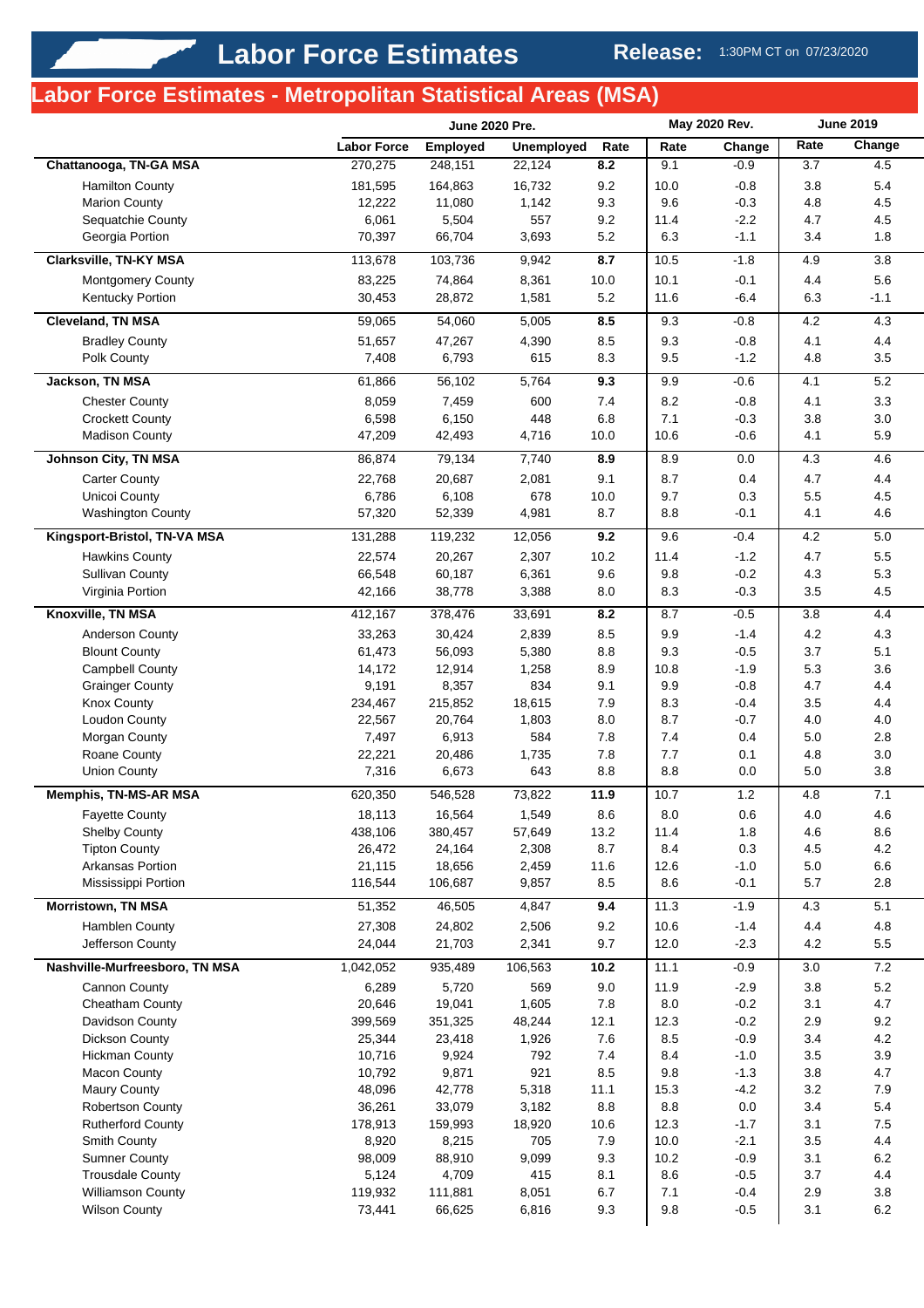|                                                  | June 2020 Pre.     |          |                   | May 2020 Rev. |      | <b>June 2019</b> |      |        |
|--------------------------------------------------|--------------------|----------|-------------------|---------------|------|------------------|------|--------|
|                                                  | <b>Labor Force</b> | Employed | <b>Unemployed</b> | Rate          | Rate | Change           | Rate | Change |
| Athens Micropolitan Area<br>(McMinn Co.)         | 23,349             | 21,048   | 2,301             | 9.9           | 11.4 | $-1.5$           | 4.4  | 5.5    |
| Brownsville Micropolitan Area<br>(Haywood Co.)   | 7,513              | 6,625    | 888               | 11.8          | 10.7 | 1.1              | 5.4  | 6.4    |
| Cookeville Micropolitan Area                     | 47,915             | 43,892   | 4,023             | 8.4           | 9.1  | $-0.7$           | 4.3  | 4.1    |
| Jackson Co.                                      | 4,484              | 4,032    | 452               | 10.1          | 10.9 | $-0.8$           | 5.1  | 5.0    |
| Overton Co.                                      | 9,607              | 8,899    | 708               | 7.4           | 8.7  | $-1.3$           | 4.3  | 3.1    |
| Putnam Co.                                       | 33,824             | 30,961   | 2,863             | 8.5           | 9.0  | $-0.5$           | 4.2  | 4.3    |
| Crossville Micropolitan Area<br>(Cumberland Co.) | 22,398             | 20,293   | 2,105             | 9.4           | 8.6  | 0.8              | 4.7  | 4.7    |
| Dayton Micropolitan Area (Rhea<br>$Co.$ )        | 12,853             | 11,470   | 1,383             | 10.8          | 12.9 | $-2.1$           | 6.6  | 4.2    |
| Dyersburg Micropolitan Area<br>(Dyer Co.)        | 16,037             | 14,456   | 1,581             | 9.9           | 11.0 | $-1.1$           | 5.6  | 4.3    |
| Greeneville Micropolitan Area<br>(Greene Co.)    | 28,149             | 25,261   | 2,888             | 10.3          | 11.1 | $-0.8$           | 5.0  | 5.3    |
| Lawrenceburg Micropolitan Area<br>(Lawrence Co.) | 18,460             | 16,582   | 1,878             | 10.2          | 12.5 | $-2.3$           | 4.6  | 5.6    |
| Lewisburg Micropolitan Area<br>(Marshall Co.)    | 15,348             | 13,414   | 1,934             | 12.6          | 16.9 | $-4.3$           | 3.7  | 8.9    |
| Martin Micropolitan Area<br>(Weakley Co.)        | 14,360             | 13,242   | 1,118             | 7.8           | 6.9  | 0.9              | 4.8  | 3.0    |
| McMinnville Micropolitan Area<br>(Warren Co.)    | 15,354             | 13,408   | 1,946             | 12.7          | 17.0 | $-4.3$           | 5.0  | 7.7    |
| Newport Micropolitan Area<br>(Cocke Co.)         | 14,687             | 12,825   | 1,862             | 12.7          | 15.6 | $-2.9$           | 4.8  | 7.9    |
| Paris Micropolitan Area (Henry<br>$Co.$ )        | 13,514             | 12,305   | 1,209             | 8.9           | 9.4  | $-0.5$           | 4.4  | 4.5    |
| Sevierville Micropolitan Area<br>(Sevier Co.)    | 53,262             | 46,548   | 6,714             | 12.6          | 17.7 | $-5.1$           | 3.0  | 9.6    |
| Shelbyville Micropolitan Area<br>(Bedford Co.)   | 20,806             | 18,583   | 2,223             | 10.7          | 13.5 | $-2.8$           | 4.4  | 6.3    |
| Tullahoma-Manchester<br>Micropolitan Area        | 48,256             | 43,354   | 4,902             | 10.2          | 13.5 | $-3.3$           | 3.8  | 6.4    |
| Coffee Co.                                       | 25,091             | 22,463   | 2,628             | 10.5          | 13.8 | $-3.3$           | 3.8  | 6.7    |
| Franklin Co.                                     | 19,695             | 17,687   | 2,008             | 10.2          | 13.9 | $-3.7$           | 3.9  | 6.3    |
| Moore Co.                                        | 3,470              | 3,204    | 266               | 7.7           | 9.0  | $-1.3$           | 3.4  | 4.3    |
| Union City, TN-KY Micropolitan<br>Area           | 14,032             | 12,966   | 1,066             | 7.6           | 7.6  | 0.0              | 5.4  | 2.2    |
| Obion Co.                                        | 11,982             | 11,020   | 962               | 8.0           | 7.5  | 0.5              | 5.2  | 2.8    |
| Kentucky Portion (Fulton Co.)                    | 2,050              | 1,946    | 104               | 5.1           | 8.0  | $-2.9$           | 6.2  | $-1.1$ |

Micropolitan Statistical Areas are a county or counties with an urbanized area of 10,000 to 50,000 population.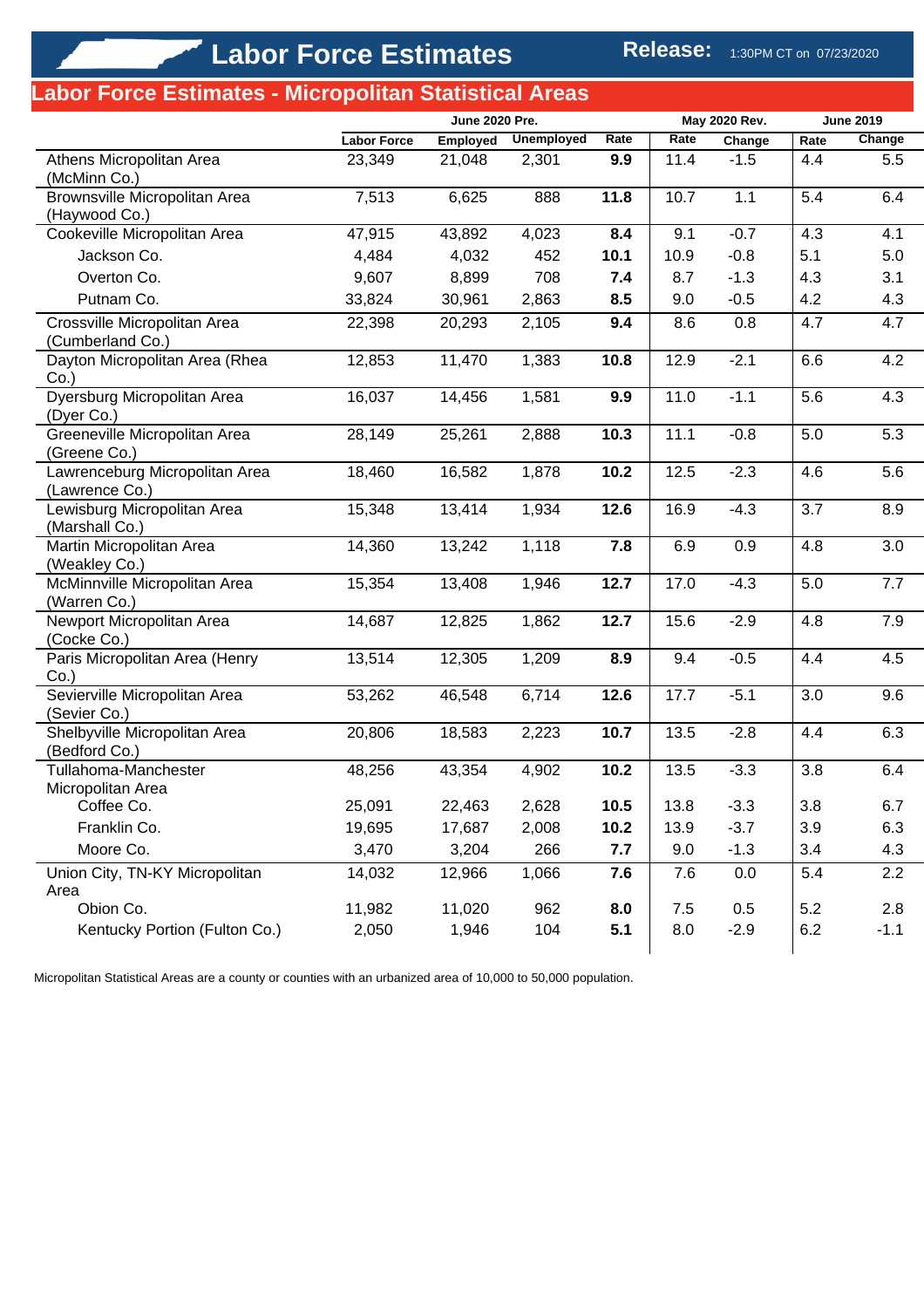# **Labor Force Estimates - Tennessee Counties**

|                                             |                       | June 2020 Pre.  |                   |             |             | May 2020 Rev. | <b>June 2019</b> |               |
|---------------------------------------------|-----------------------|-----------------|-------------------|-------------|-------------|---------------|------------------|---------------|
|                                             | Labor<br><b>Force</b> | <b>Employed</b> | <b>Unemployed</b> | Rate        | Rate        | <b>Change</b> | <b>Rate</b>      | <b>Change</b> |
| <b>Anderson County</b>                      | 33,263                | 30,424          | 2,839             | 8.5         | 9.9         | $-1.4$        | 4.2              | 4.3           |
| <b>Bedford County</b>                       | 20,806                | 18,583          | 2,223             | 10.7        | 13.5        | $-2.8$        | 4.4              | 6.3           |
| <b>Benton County</b>                        | 6,554                 | 5,920           | 634               | 9.7         | 10.0        | $-0.3$        | 5.4              | 4.3           |
| <b>Bledsoe County</b>                       | 4,093                 | 3,698           | 395               | 9.7         | 10.3        | $-0.6$        | 6.2              | 3.5           |
| <b>Blount County</b>                        | 61,473                | 56,093          | 5,380             | 8.8         | 9.3         | $-0.5$        | 3.7              | 5.1           |
| <b>Bradley County</b>                       | 51,657                | 47,267          | 4,390             | 8.5         | 9.3         | $-0.8$        | 4.1              | 4.4           |
| Campbell County                             | 14,172                | 12,914          | 1,258             | 8.9         | 10.8        | $-1.9$        | 5.3              | 3.6           |
| Cannon County                               | 6,289                 | 5,720           | 569               | 9.0         | 11.9        | $-2.9$        | 3.8              | 5.2           |
| <b>Carroll County</b>                       | 11,298                | 10,253          | 1,045             | 9.2         | 9.4         | $-0.2$        | 5.8              | 3.4           |
| <b>Carter County</b>                        | 22,768                | 20,687          | 2,081             | 9.1         | 8.7         | 0.4           | 4.7              | 4.4           |
| <b>Cheatham County</b>                      | 20,646                | 19,041          | 1,605             | 7.8         | 8.0         | $-0.2$        | 3.1              | 4.7           |
| <b>Chester County</b>                       | 8,059                 | 7,459           | 600               | 7.4         | 8.2         | $-0.8$        | 4.1              | 3.3           |
| <b>Claiborne County</b>                     | 12,372                | 11,352          | 1,020             | 8.2         | 9.5         | $-1.3$        | 5.0              | 3.2           |
| <b>Clay County</b>                          | 2,517                 | 2,276           | 241               | 9.6         | 9.6         | 0.0           | 7.0              | 2.6           |
| <b>Cocke County</b>                         | 14,687                | 12,825          | 1,862             | 12.7        | 15.6        | $-2.9$        | 4.8              | 7.9           |
| <b>Coffee County</b>                        | 25,091                | 22,463          | 2,628             | 10.5        | 13.8        | $-3.3$        | 3.8              | 6.7           |
| <b>Crockett County</b>                      | 6,598                 | 6,150           | 448               | 6.8         | 7.1         | $-0.3$        | 3.8              | 3.0           |
| <b>Cumberland County</b>                    | 22,398                | 20,293          | 2,105             | 9.4         | 8.6         | 0.8           | 4.7              | 4.7           |
| Davidson County                             | 399,569               | 351,325         | 48,244            | 12.1        | 12.3        | $-0.2$        | 2.9              | 9.2           |
| Decatur County                              | 4,393                 | 3,939           | 454               | 10.3        | 11.4        | $-1.1$        | 5.6              | 4.7           |
| DeKalb County                               | 7,330                 | 6,482           | 848               | 11.6        | 15.7        | $-4.1$        | 4.7              | 6.9           |
| <b>Dickson County</b>                       | 25,344                | 23,418          | 1,926             | 7.6         | 8.5         | $-0.9$        | 3.4              | 4.2           |
| <b>Dyer County</b>                          | 16,037                | 14,456          | 1,581             | 9.9         | 11.0        | $-1.1$        | 5.6              | 4.3           |
| <b>Fayette County</b>                       | 18,113                | 16,564          | 1,549             | 8.6         | 8.0         | 0.6           | 4.0              | 4.6           |
| <b>Fentress County</b>                      | 7,192                 | 6,613           | 579               | 8.1         | 6.9         | 1.2           | 4.8              | 3.3           |
| <b>Franklin County</b>                      | 19,695                | 17,687          | 2,008             | 10.2<br>8.8 | 13.9<br>8.8 | $-3.7$<br>0.0 | 3.9              | 6.3<br>4.2    |
| <b>Gibson County</b><br><b>Giles County</b> | 21,138<br>14,294      | 19,285          | 1,853<br>1,501    | 10.5        | 13.4        | $-2.9$        | 4.6<br>4.2       | 6.3           |
| <b>Grainger County</b>                      | 9,191                 | 12,793<br>8,357 | 834               | 9.1         | 9.9         | $-0.8$        | 4.7              | 4.4           |
| <b>Greene County</b>                        | 28,149                | 25,261          | 2,888             | 10.3        | 11.1        | $-0.8$        | 5.0              | 5.3           |
| <b>Grundy County</b>                        | 4,865                 | 4,227           | 638               | 13.1        | 16.9        | $-3.8$        | 4.8              | 8.3           |
| <b>Hamblen County</b>                       | 27,308                | 24,802          | 2,506             | 9.2         | 10.6        | $-1.4$        | 4.4              | 4.8           |
| <b>Hamilton County</b>                      | 181,595               | 164,863         | 16,732            | 9.2         | 10.0        | $-0.8$        | 3.8              | 5.4           |
| <b>Hancock County</b>                       | 1,991                 | 1,783           | 208               | 10.4        | 11.1        | $-0.7$        | 7.3              | 3.1           |
| Hardeman County                             | 9,139                 | 8,268           | 871               | 9.5         | 8.4         | 1.1           | 5.0              | 4.5           |
| <b>Hardin County</b>                        | 10,018                | 9,163           | 855               | 8.5         | 7.7         | 0.8           | 5.0              | 3.5           |
| <b>Hawkins County</b>                       | 22,574                | 20,267          | 2,307             | 10.2        | 11.4        | $-1.2$        | 4.7              | 5.5           |
| <b>Haywood County</b>                       | 7,513                 | 6,625           | 888               | 11.8        | 10.7        | $1.1$         | 5.4              | 6.4           |
| <b>Henderson County</b>                     | 11,862                | 10,601          | 1,261             | 10.6        | 11.8        | $-1.2$        | 4.6              | 6.0           |
| Henry County                                | 13,514                | 12,305          | 1,209             | 8.9         | 9.4         | $-0.5$        | 4.4              | 4.5           |
| <b>Hickman County</b>                       | 10,716                | 9,924           | 792               | 7.4         | 8.4         | $-1.0$        | 3.5              | 3.9           |
| <b>Houston County</b>                       | 3,062                 | 2,776           | 286               | 9.3         | 9.4         | $-0.1$        | 5.3              | 4.0           |
| Humphreys County                            | 8,236                 | 7,628           | 608               | 7.4         | 7.6         | $-0.2$        | 4.3              | 3.1           |
| Jackson County                              | 4,484                 | 4,032           | 452               | 10.1        | 10.9        | $-0.8$        | 5.1              | 5.0           |
| Jefferson County                            | 24,044                | 21,703          | 2,341             | 9.7         | 12.0        | $-2.3$        | 4.2              | 5.5           |
| Johnson County                              | 7,203                 | 6,609           | 594               | 8.2         | 9.3         | $-1.1$        | 3.8              | 4.4           |
| <b>Knox County</b>                          | 234,467               | 215,852         | 18,615            | 7.9         | 8.3         | $-0.4$        | 3.5              | 4.4           |
| Lake County                                 | 1,682                 | 1,522           | 160               | 9.5         | 8.6         | 0.9           | 6.1              | 3.4           |
| Lauderdale County                           | 9,476                 | 8,373           | 1,103             | 11.6        | 11.9        | $-0.3$        | 6.0              | 5.6           |
| Lawrence County                             | 18,460                | 16,582          | 1,878             | 10.2        | 12.5        | $-2.3$        | 4.6              | 5.6           |
| Lewis County                                | 4,867                 | 4,423           | 444               | 9.1         | 12.7        | $-3.6$        | 4.4              | 4.7           |
| <b>Lincoln County</b>                       | 15,260                | 13,605          | 1,655             | 10.8        | 11.4        | $-0.6$        | 3.6              | 7.2           |
| Loudon County                               | 22,567                | 20,764          | 1,803             | 8.0         | 8.7         | $-0.7$        | 4.0              | 4.0           |
| <b>Macon County</b>                         | 10,792                | 9,871           | 921               | 8.5         | 9.8         | $-1.3$        | 3.8              | 4.7           |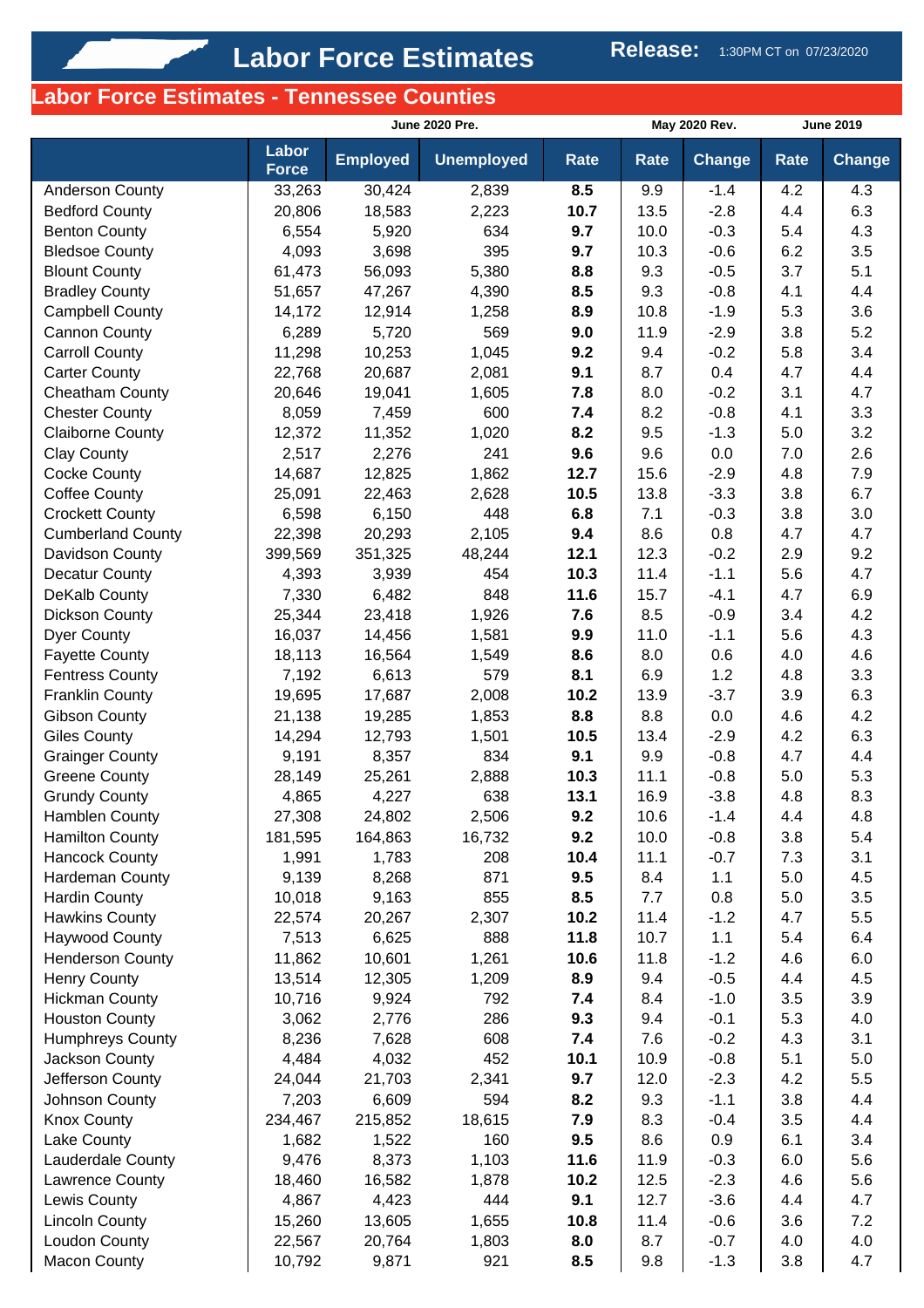# **Labor Force Estimates** Release: 1:30PM CT on 07/23/2020

# **Labor Force Estimates - Tennessee Counties**

|                          | Labor<br><b>Force</b> | <b>Employed</b> | <b>Unemployed</b> | <b>Rate</b> | <b>Rate</b> | <b>Change</b> | Rate | <b>Change</b> |
|--------------------------|-----------------------|-----------------|-------------------|-------------|-------------|---------------|------|---------------|
| <b>Madison County</b>    | 47,209                | 42,493          | 4,716             | 10.0        | 10.6        | $-0.6$        | 4.1  | 5.9           |
| <b>Marion County</b>     | 12,222                | 11,080          | 1,142             | 9.3         | 9.6         | $-0.3$        | 4.8  | 4.5           |
| <b>Marshall County</b>   | 15,348                | 13,414          | 1,934             | 12.6        | 16.9        | $-4.3$        | 3.7  | 8.9           |
| <b>Maury County</b>      | 48,096                | 42,778          | 5,318             | 11.1        | 15.3        | $-4.2$        | 3.2  | 7.9           |
| <b>McMinn County</b>     | 23,349                | 21,048          | 2,301             | 9.9         | 11.4        | $-1.5$        | 4.4  | 5.5           |
| <b>McNairy County</b>    | 8,088                 | 7,275           | 813               | 10.1        | 9.1         | 1.0           | 5.7  | 4.4           |
| <b>Meigs County</b>      | 5,022                 | 4,484           | 538               | 10.7        | 11.5        | $-0.8$        | 5.3  | 5.4           |
| Monroe County            | 19,659                | 17,706          | 1,953             | 9.9         | 12.4        | $-2.5$        | 4.4  | 5.5           |
| <b>Montgomery County</b> | 83,225                | 74,864          | 8,361             | 10.0        | 10.1        | $-0.1$        | 4.4  | 5.6           |
| Moore County             | 3,470                 | 3,204           | 266               | 7.7         | 9.0         | $-1.3$        | 3.4  | 4.3           |
| Morgan County            | 7,497                 | 6,913           | 584               | 7.8         | 7.4         | 0.4           | 5.0  | 2.8           |
| <b>Obion County</b>      | 11,982                | 11,020          | 962               | 8.0         | 7.5         | 0.5           | 5.2  | 2.8           |
| <b>Overton County</b>    | 9,607                 | 8,899           | 708               | 7.4         | 8.7         | $-1.3$        | 4.3  | 3.1           |
| Perry County             | 2,846                 | 2,539           | 307               | 10.8        | 16.4        | $-5.6$        | 5.0  | 5.8           |
| <b>Pickett County</b>    | 2,203                 | 2,045           | 158               | 7.2         | 7.7         | $-0.5$        | 4.5  | 2.7           |
| Polk County              | 7,408                 | 6,793           | 615               | 8.3         | 9.5         | $-1.2$        | 4.8  | 3.5           |
| <b>Putnam County</b>     | 33,824                | 30,961          | 2,863             | 8.5         | 9.0         | $-0.5$        | 4.2  | 4.3           |
| <b>Rhea County</b>       | 12,853                | 11,470          | 1,383             | 10.8        | 12.9        | $-2.1$        | 6.6  | 4.2           |
| Roane County             | 22,221                | 20,486          | 1,735             | 7.8         | 7.7         | 0.1           | 4.8  | 3.0           |
| <b>Robertson County</b>  | 36,261                | 33,079          | 3,182             | 8.8         | 8.8         | 0.0           | 3.4  | 5.4           |
| <b>Rutherford County</b> | 178,913               | 159,993         | 18,920            | 10.6        | 12.3        | $-1.7$        | 3.1  | 7.5           |
| <b>Scott County</b>      | 8,023                 | 7,190           | 833               | 10.4        | 10.8        | $-0.4$        | 5.2  | 5.2           |
| Sequatchie County        | 6,061                 | 5,504           | 557               | 9.2         | 11.4        | $-2.2$        | 4.7  | 4.5           |
| Sevier County            | 53,262                | 46,548          | 6,714             | 12.6        | 17.7        | $-5.1$        | 3.0  | 9.6           |
| <b>Shelby County</b>     | 438,106               | 380,457         | 57,649            | 13.2        | 11.4        | 1.8           | 4.6  | 8.6           |
| Smith County             | 8,920                 | 8,215           | 705               | 7.9         | 10.0        | $-2.1$        | 3.5  | 4.4           |
| <b>Stewart County</b>    | 5,202                 | 4,815           | 387               | 7.4         | 7.3         | 0.1           | 4.9  | 2.5           |
| <b>Sullivan County</b>   | 66,548                | 60,187          | 6,361             | 9.6         | 9.8         | $-0.2$        | 4.3  | 5.3           |
| <b>Sumner County</b>     | 98,009                | 88,910          | 9,099             | 9.3         | 10.2        | $-0.9$        | 3.1  | 6.2           |
| <b>Tipton County</b>     | 26,472                | 24,164          | 2,308             | 8.7         | 8.4         | 0.3           | 4.5  | 4.2           |
| <b>Trousdale County</b>  | 5,124                 | 4,709           | 415               | 8.1         | 8.6         | $-0.5$        | 3.7  | 4.4           |
| <b>Unicoi County</b>     | 6,786                 | 6,108           | 678               | 10.0        | 9.7         | 0.3           | 5.5  | 4.5           |
| Union County             | 7,316                 | 6,673           | 643               | 8.8         | 8.8         | 0.0           | 5.0  | 3.8           |
| Van Buren County         | 1,923                 | 1,706           | 217               | 11.3        | 12.2        | $-0.9$        | 5.3  | 6.0           |
| <b>Warren County</b>     | 15,354                | 13,408          | 1,946             | 12.7        | 17.0        | $-4.3$        | 5.0  | 7.7           |
| <b>Washington County</b> | 57,320                | 52,339          | 4,981             | 8.7         | 8.8         | $-0.1$        | 4.1  | 4.6           |
| <b>Wayne County</b>      | 5,842                 | 5,306           | 536               | 9.2         | 9.5         | $-0.3$        | 4.9  | 4.3           |
| <b>Weakley County</b>    | 14,360                | 13,242          | 1,118             | 7.8         | 6.9         | 0.9           | 4.8  | 3.0           |
| <b>White County</b>      | 11,710                | 10,689          | 1,021             | 8.7         | 10.3        | $-1.6$        | 4.2  | 4.5           |
| <b>Williamson County</b> | 119,932               | 111,881         | 8,051             | 6.7         | 7.1         | $-0.4$        | 2.9  | 3.8           |
| <b>Wilson County</b>     | 73,441                | 66,625          | 6,816             | 9.3         | 9.8         | $-0.5$        | 3.1  | 6.2           |

## **County Unemployment Rate Change:**

#### **(May 2020 to June 2020)**

Rate decreased in 74 counties Rate increased in 17 counties Rate remained the same in 4 counties

# **County Unemployment Rate Change:**

**(June 2020)**

Rate is less than 5.0% in 0 counties Rate is 5.0% or greater, but less than 10.0% in 62 counties Rate is 10.0% or greater, but less than 20.0% in 33 counties Rate is 20.0% or greater in 0 counties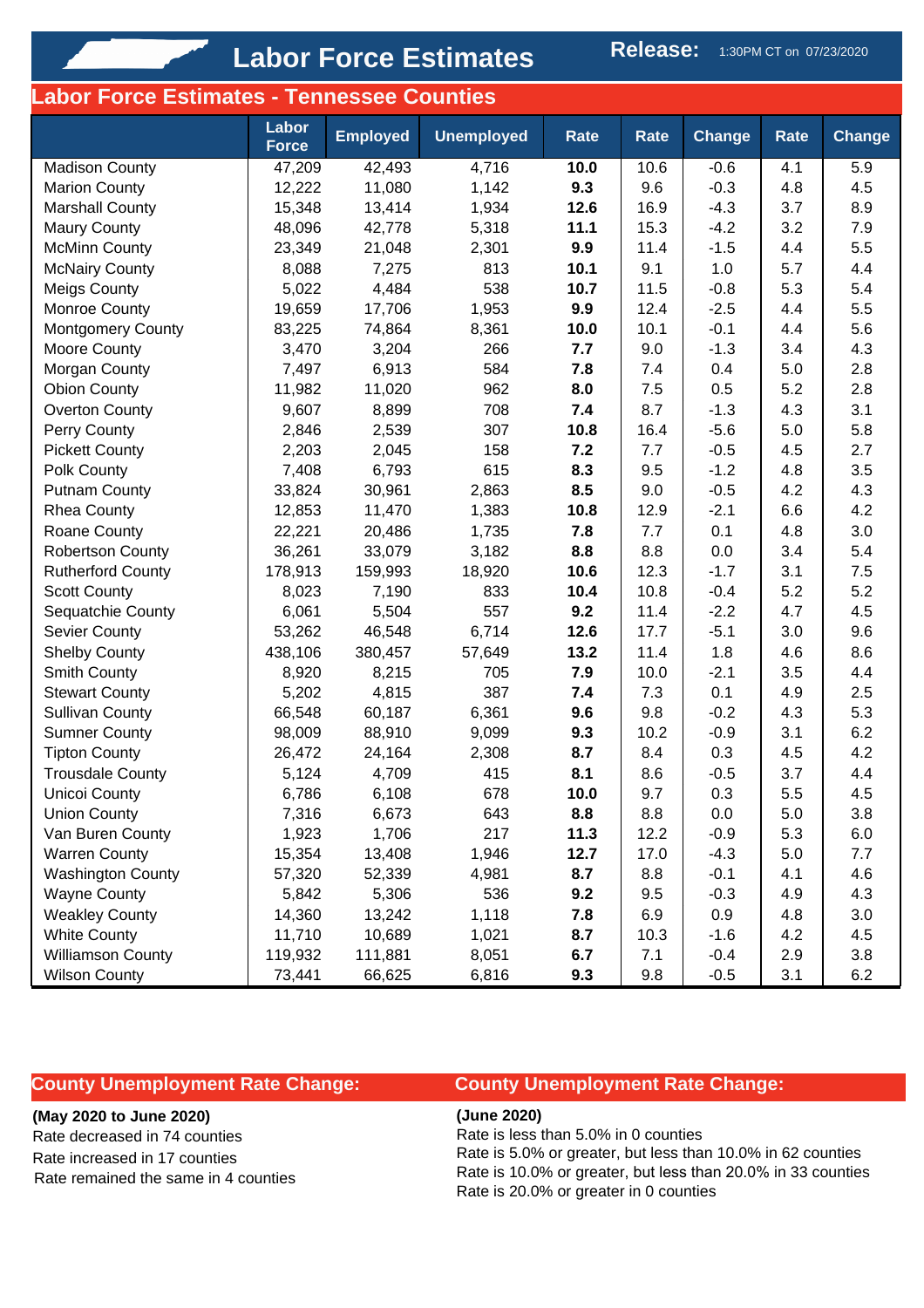# **Labor Force Estimates - Tennessee Cities**

|                 |                       | <b>June 2020 Pre.</b> |                   |             |      | May 2020 Rev. | <b>June 2019</b> |        |
|-----------------|-----------------------|-----------------------|-------------------|-------------|------|---------------|------------------|--------|
|                 | Labor<br><b>Force</b> | <b>Employed</b>       | <b>Unemployed</b> | <b>Rate</b> | Rate | <b>Change</b> | <b>Rate</b>      | Change |
| <b>Bartlett</b> | 29,481                | 27,265                | 2,216             | 7.5         | 7.5  | 0.0           | 3.4              | 4.1    |
| Brentwood       | 20,712                | 19,433                | 1,279             | 6.2         | 6.0  | 0.2           | 3.1              | 3.1    |
| <b>Bristol</b>  | 11,008                | 10,043                | 965               | 8.8         | 8.9  | $-0.1$        | 4.6              | 4.2    |
| Chattanooga     | 87,497                | 77,718                | 9,779             | 11.2        | 12.1 | $-0.9$        | 4.3              | 6.9    |
| Clarksville     | 61,885                | 54,900                | 6,985             | 11.3        | 11.3 | 0.0           | 4.7              | 6.6    |
| Cleveland       | 21,437                | 19,347                | 2,090             | 9.7         | 10.5 | $-0.8$        | 4.4              | 5.3    |
| Collierville    | 24,251                | 22,785                | 1,466             | 6.0         | 6.0  | 0.0           | 3.2              | 2.8    |
| Columbia        | 19,021                | 16,357                | 2,664             | 14.0        | 18.8 | $-4.8$        | 3.5              | 10.5   |
| Cookeville      | 13,934                | 12,584                | 1,350             | 9.7         | 10.1 | $-0.4$        | 4.7              | 5.0    |
| Franklin        | 44,348                | 41,360                | 2,988             | 6.7         | 7.1  | $-0.4$        | 2.7              | 4.0    |
| Gallatin        | 21,002                | 18,661                | 2,341             | 11.1        | 12.4 | $-1.3$        | 3.2              | 7.9    |
| Germantown      | 18,467                | 17,417                | 1,050             | 5.7         | 5.6  | 0.1           | 3.0              | 2.7    |
| Hendersonville  | 31,720                | 28,754                | 2,966             | 9.4         | 9.8  | $-0.4$        | 2.9              | 6.5    |
| Jackson         | 31,481                | 27,919                | 3,562             | 11.3        | 11.8 | $-0.5$        | 4.3              | 7.0    |
| Johnson City    | 30,154                | 27,495                | 2,659             | 8.8         | 8.9  | $-0.1$        | 4.1              | 4.7    |
| Kingsport       | 22,230                | 19,764                | 2,466             | 11.1        | 11.4 | $-0.3$        | 4.4              | 6.7    |
| Knoxville       | 94,687                | 85,702                | 8,985             | 9.5         | 9.8  | $-0.3$        | 3.9              | 5.6    |
| LaVergne        | 19,630                | 17,107                | 2,523             | 12.9        | 14.3 | $-1.4$        | 3.1              | 9.8    |
| Lebanon         | 16,518                | 14,702                | 1,816             | 11.0        | 11.4 | $-0.4$        | 3.5              | 7.5    |
| Maryville       | 13,402                | 12,348                | 1,054             | 7.9         | 8.4  | $-0.5$        | 3.7              | 4.2    |
| Memphis         | 296,761               | 251,305               | 45,456            | 15.3        | 12.9 | 2.4           | 5.1              | 10.2   |
| Morristown      | 11,522                | 10,362                | 1,160             | 10.1        | 11.1 | $-1.0$        | 4.9              | 5.2    |
| Mount Juliet    | 19,250                | 17,259                | 1,991             | 10.3        | 10.7 | $-0.4$        | 3.1              | 7.2    |
| Murfreesboro    | 79,424                | 70,845                | 8,579             | 10.8        | 12.1 | $-1.3$        | 3.1              | 7.7    |
| Nashville       | 399,569               | 351,325               | 48,244            | 12.1        | 12.3 | $-0.2$        | 2.9              | 9.2    |
| Oak Ridge       | 13,691                | 12,518                | 1,173             | 8.6         | 8.9  | $-0.3$        | 3.9              | 4.7    |
| Smyrna          | 28,264                | 24,900                | 3,364             | 11.9        | 14.1 | $-2.2$        | 3.1              | 8.8    |
| Spring Hill     | 22,270                | 20,237                | 2,033             | 9.1         | 11.8 | $-2.7$        | 2.8              | 6.3    |

\* Cities have a population of more than 25,000.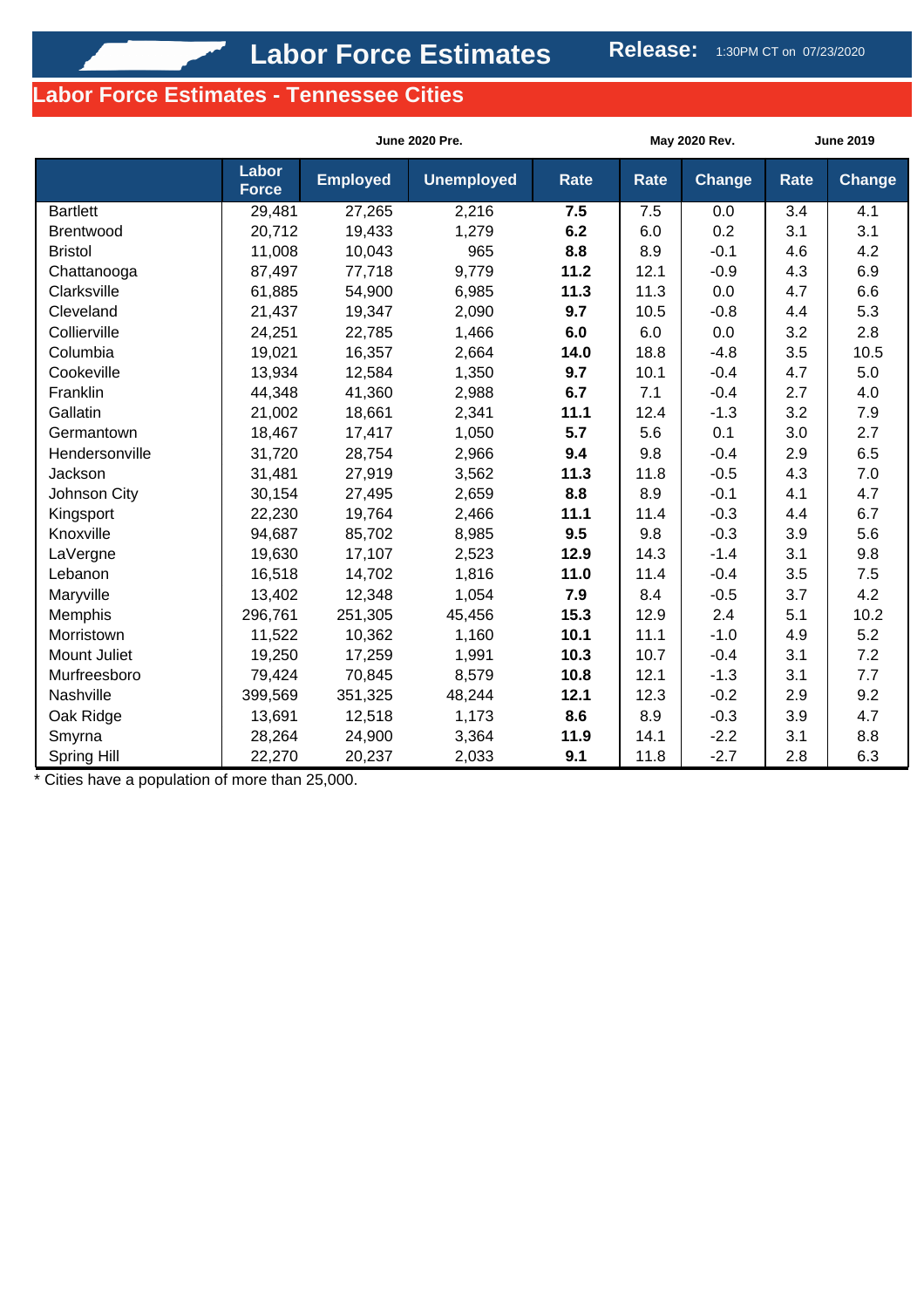# **Labor Force Estimates** Release: 1:30PM CT on 07/23/2020

| Seas Adj<br><b>Employed</b><br><b>Unemployed</b><br><b>Labor Force</b><br>Rate<br><b>TENNESSEE</b><br>363,655<br>3,292,225<br>2,928,570<br>11.0%<br><b>UNITED STATES</b><br>158,227,000<br>137,242,000<br>13.3%<br>20,985,000<br><b>Labor Force</b><br><b>Not Seas Adj</b><br><b>Employed</b><br><b>Unemployed</b><br>Rate<br><b>TENNESSEE</b><br>3,294,573<br>2,942,625<br>351,948<br>10.7%<br><b>UNITED STATES</b><br>157,975,000<br>137,461,000<br>20,514,000<br>13.0%<br><b>Metropolitan Statistical Areas</b><br>Chattanooga<br>277,110<br>251,912<br>25,198<br>9.1<br><b>Clarksville</b><br>12,514<br>106,503<br>10.5<br>119,017<br><b>Cleveland</b><br>58,580<br>53,123<br>5,457<br>9.3<br><b>Jackson</b><br>6,122<br>61,773<br>55,651<br>9.9<br><b>Johnson City</b><br>81,246<br>89,141<br>7,895<br>8.9<br><b>Kingsport-Bristol</b><br>12,793<br>133,082<br>120,289<br>9.6<br><b>Knoxville</b><br>423,486<br>386,647<br>36,839<br>8.7<br><b>Memphis</b><br>557,268<br>10.7<br>623,761<br>66,493<br><b>Morristown</b><br>53,202<br>47,211<br>11.3<br>5,991<br>Nashville-<br>947,183<br>117,907<br>11.1<br>1,065,090<br><b>Murfreesboro</b><br><b>Labor Force</b><br><b>Unemployed</b><br><b>Counties</b><br><b>Employed</b><br>Rate %<br><b>Anderson County</b><br>34,546<br>31,109<br>3,437<br>9.9<br><b>Bedford County</b><br>22,173<br>19,185<br>2,988<br>13.5<br><b>Benton County</b><br>6,362<br>709<br>10.0<br>7,071<br><b>Bledsoe County</b><br>4,395<br>3,944<br>451<br>10.3<br><b>Blount County</b><br>63,168<br>57,299<br>5,869<br>9.3<br><b>Bradley County</b><br>9.3<br>51,202<br>46,449<br>4,753<br><b>Campbell County</b><br>10.8<br>14,802<br>13,197<br>1,605<br><b>Cannon County</b><br>6,558<br>5,778<br>780<br>11.9<br><b>Carroll County</b><br>9.4<br>11,822<br>10,705<br>1,117<br><b>Carter County</b><br>21,272<br>8.7<br>23,304<br>2,032<br><b>Cheatham County</b><br>20,990<br>19,314<br>1,676<br>8.0<br><b>Chester County</b><br>8.2<br>8,040<br>7,382<br>658<br><b>Claiborne County</b><br>1,237<br>9.5<br>13,069<br>11,832<br><b>Clay County</b><br>2,499<br>266<br>9.6<br>2,765<br><b>Cocke County</b><br>15.6<br>15,697<br>13,241<br>2,456<br><b>Coffee County</b><br>26,976<br>23,258<br>3,718<br>13.8<br><b>Crockett County</b><br>6,528<br>6,062<br>466<br>7.1<br><b>Cumberland County</b><br>8.6<br>23,493<br>21,463<br>2,030<br><b>Davidson County</b><br>12.3<br>405,883<br>355,954<br>49,929<br><b>Decatur County</b><br>4,148<br>534<br>11.4<br>4,682<br><b>DeKalb County</b><br>6,750<br>1,259<br>15.7<br>8,009<br><b>Dickson County</b><br>8.5<br>25,891<br>23,694<br>2,197<br><b>Dyer County</b><br>16,519<br>14,695<br>1,824<br>11.0<br><b>Fayette County</b><br>18,415<br>16,933<br>1,482<br>8.0<br><b>Fentress County</b><br>7,534<br>7,011<br>6.9<br>523<br><b>Franklin County</b><br>21,487<br>18,497<br>2,990<br>13.9<br><b>Gibson County</b><br>21,927<br>20,001<br>1,926<br>8.8<br><b>Giles County</b><br>13.4<br>15,426<br>13,353<br>2,073<br><b>Grainger County</b><br>9.9<br>9,461<br>8,523<br>938<br><b>Greene County</b><br>26,706<br>3,329<br>11.1<br>30,035<br><b>Grundy County</b><br>4,562<br>16.9<br>5,491<br>929<br><b>Hamblen County</b><br>2,979<br>28,156<br>25,177<br>10.6<br><b>Hamilton County</b><br>188,078<br>169,235<br>10.0<br>18,843<br><b>Hancock County</b><br>241<br>11.1<br>2,167<br>1,926<br><b>Hardeman County</b><br>8,571<br>9,358<br>787<br>8.4<br><b>Hardin County</b><br>10,542<br>9,735<br>807<br>7.7<br><b>Hawkins County</b><br>11.4<br>23,347<br>2,662<br>20,685<br><b>Haywood County</b><br>7,723<br>6,900<br>823<br>10.7<br><b>Henderson County</b><br>12,454<br>1,474<br>11.8<br>10,980<br><b>Henry County</b><br>12,818<br>9.4<br>14,151<br>1,333<br><b>Hickman County</b><br>925<br>8.4<br>10,973<br>10,048<br><b>Houston County</b><br>3,262<br>2,956<br>306<br>9.4<br><b>Humphreys County</b><br>8,135<br>672<br>7.6<br>8,807<br><b>Jackson County</b><br>519<br>4,753<br>4,234<br>10.9<br><b>Jefferson County</b><br>3,012<br>12.0<br>25,046<br>22,034<br><b>Johnson County</b><br>7,786<br>7,063<br>723<br>9.3 | <b>Labor Force Estimates</b> |         | May 2020 | (revised) |     |
|---------------------------------------------------------------------------------------------------------------------------------------------------------------------------------------------------------------------------------------------------------------------------------------------------------------------------------------------------------------------------------------------------------------------------------------------------------------------------------------------------------------------------------------------------------------------------------------------------------------------------------------------------------------------------------------------------------------------------------------------------------------------------------------------------------------------------------------------------------------------------------------------------------------------------------------------------------------------------------------------------------------------------------------------------------------------------------------------------------------------------------------------------------------------------------------------------------------------------------------------------------------------------------------------------------------------------------------------------------------------------------------------------------------------------------------------------------------------------------------------------------------------------------------------------------------------------------------------------------------------------------------------------------------------------------------------------------------------------------------------------------------------------------------------------------------------------------------------------------------------------------------------------------------------------------------------------------------------------------------------------------------------------------------------------------------------------------------------------------------------------------------------------------------------------------------------------------------------------------------------------------------------------------------------------------------------------------------------------------------------------------------------------------------------------------------------------------------------------------------------------------------------------------------------------------------------------------------------------------------------------------------------------------------------------------------------------------------------------------------------------------------------------------------------------------------------------------------------------------------------------------------------------------------------------------------------------------------------------------------------------------------------------------------------------------------------------------------------------------------------------------------------------------------------------------------------------------------------------------------------------------------------------------------------------------------------------------------------------------------------------------------------------------------------------------------------------------------------------------------------------------------------------------------------------------------------------------------------------------------------------------------------------------------------------------------------------------------------------------------------------------------------------------------------------------------------------------------------------------------------------------------------------------------------------------------------------------------------------------------------------------------------------------------------------------------------------------------------------------------------|------------------------------|---------|----------|-----------|-----|
|                                                                                                                                                                                                                                                                                                                                                                                                                                                                                                                                                                                                                                                                                                                                                                                                                                                                                                                                                                                                                                                                                                                                                                                                                                                                                                                                                                                                                                                                                                                                                                                                                                                                                                                                                                                                                                                                                                                                                                                                                                                                                                                                                                                                                                                                                                                                                                                                                                                                                                                                                                                                                                                                                                                                                                                                                                                                                                                                                                                                                                                                                                                                                                                                                                                                                                                                                                                                                                                                                                                                                                                                                                                                                                                                                                                                                                                                                                                                                                                                                                                                                                                     |                              |         |          |           |     |
|                                                                                                                                                                                                                                                                                                                                                                                                                                                                                                                                                                                                                                                                                                                                                                                                                                                                                                                                                                                                                                                                                                                                                                                                                                                                                                                                                                                                                                                                                                                                                                                                                                                                                                                                                                                                                                                                                                                                                                                                                                                                                                                                                                                                                                                                                                                                                                                                                                                                                                                                                                                                                                                                                                                                                                                                                                                                                                                                                                                                                                                                                                                                                                                                                                                                                                                                                                                                                                                                                                                                                                                                                                                                                                                                                                                                                                                                                                                                                                                                                                                                                                                     |                              |         |          |           |     |
|                                                                                                                                                                                                                                                                                                                                                                                                                                                                                                                                                                                                                                                                                                                                                                                                                                                                                                                                                                                                                                                                                                                                                                                                                                                                                                                                                                                                                                                                                                                                                                                                                                                                                                                                                                                                                                                                                                                                                                                                                                                                                                                                                                                                                                                                                                                                                                                                                                                                                                                                                                                                                                                                                                                                                                                                                                                                                                                                                                                                                                                                                                                                                                                                                                                                                                                                                                                                                                                                                                                                                                                                                                                                                                                                                                                                                                                                                                                                                                                                                                                                                                                     |                              |         |          |           |     |
|                                                                                                                                                                                                                                                                                                                                                                                                                                                                                                                                                                                                                                                                                                                                                                                                                                                                                                                                                                                                                                                                                                                                                                                                                                                                                                                                                                                                                                                                                                                                                                                                                                                                                                                                                                                                                                                                                                                                                                                                                                                                                                                                                                                                                                                                                                                                                                                                                                                                                                                                                                                                                                                                                                                                                                                                                                                                                                                                                                                                                                                                                                                                                                                                                                                                                                                                                                                                                                                                                                                                                                                                                                                                                                                                                                                                                                                                                                                                                                                                                                                                                                                     |                              |         |          |           |     |
|                                                                                                                                                                                                                                                                                                                                                                                                                                                                                                                                                                                                                                                                                                                                                                                                                                                                                                                                                                                                                                                                                                                                                                                                                                                                                                                                                                                                                                                                                                                                                                                                                                                                                                                                                                                                                                                                                                                                                                                                                                                                                                                                                                                                                                                                                                                                                                                                                                                                                                                                                                                                                                                                                                                                                                                                                                                                                                                                                                                                                                                                                                                                                                                                                                                                                                                                                                                                                                                                                                                                                                                                                                                                                                                                                                                                                                                                                                                                                                                                                                                                                                                     |                              |         |          |           |     |
|                                                                                                                                                                                                                                                                                                                                                                                                                                                                                                                                                                                                                                                                                                                                                                                                                                                                                                                                                                                                                                                                                                                                                                                                                                                                                                                                                                                                                                                                                                                                                                                                                                                                                                                                                                                                                                                                                                                                                                                                                                                                                                                                                                                                                                                                                                                                                                                                                                                                                                                                                                                                                                                                                                                                                                                                                                                                                                                                                                                                                                                                                                                                                                                                                                                                                                                                                                                                                                                                                                                                                                                                                                                                                                                                                                                                                                                                                                                                                                                                                                                                                                                     |                              |         |          |           |     |
|                                                                                                                                                                                                                                                                                                                                                                                                                                                                                                                                                                                                                                                                                                                                                                                                                                                                                                                                                                                                                                                                                                                                                                                                                                                                                                                                                                                                                                                                                                                                                                                                                                                                                                                                                                                                                                                                                                                                                                                                                                                                                                                                                                                                                                                                                                                                                                                                                                                                                                                                                                                                                                                                                                                                                                                                                                                                                                                                                                                                                                                                                                                                                                                                                                                                                                                                                                                                                                                                                                                                                                                                                                                                                                                                                                                                                                                                                                                                                                                                                                                                                                                     |                              |         |          |           |     |
|                                                                                                                                                                                                                                                                                                                                                                                                                                                                                                                                                                                                                                                                                                                                                                                                                                                                                                                                                                                                                                                                                                                                                                                                                                                                                                                                                                                                                                                                                                                                                                                                                                                                                                                                                                                                                                                                                                                                                                                                                                                                                                                                                                                                                                                                                                                                                                                                                                                                                                                                                                                                                                                                                                                                                                                                                                                                                                                                                                                                                                                                                                                                                                                                                                                                                                                                                                                                                                                                                                                                                                                                                                                                                                                                                                                                                                                                                                                                                                                                                                                                                                                     |                              |         |          |           |     |
|                                                                                                                                                                                                                                                                                                                                                                                                                                                                                                                                                                                                                                                                                                                                                                                                                                                                                                                                                                                                                                                                                                                                                                                                                                                                                                                                                                                                                                                                                                                                                                                                                                                                                                                                                                                                                                                                                                                                                                                                                                                                                                                                                                                                                                                                                                                                                                                                                                                                                                                                                                                                                                                                                                                                                                                                                                                                                                                                                                                                                                                                                                                                                                                                                                                                                                                                                                                                                                                                                                                                                                                                                                                                                                                                                                                                                                                                                                                                                                                                                                                                                                                     |                              |         |          |           |     |
|                                                                                                                                                                                                                                                                                                                                                                                                                                                                                                                                                                                                                                                                                                                                                                                                                                                                                                                                                                                                                                                                                                                                                                                                                                                                                                                                                                                                                                                                                                                                                                                                                                                                                                                                                                                                                                                                                                                                                                                                                                                                                                                                                                                                                                                                                                                                                                                                                                                                                                                                                                                                                                                                                                                                                                                                                                                                                                                                                                                                                                                                                                                                                                                                                                                                                                                                                                                                                                                                                                                                                                                                                                                                                                                                                                                                                                                                                                                                                                                                                                                                                                                     |                              |         |          |           |     |
|                                                                                                                                                                                                                                                                                                                                                                                                                                                                                                                                                                                                                                                                                                                                                                                                                                                                                                                                                                                                                                                                                                                                                                                                                                                                                                                                                                                                                                                                                                                                                                                                                                                                                                                                                                                                                                                                                                                                                                                                                                                                                                                                                                                                                                                                                                                                                                                                                                                                                                                                                                                                                                                                                                                                                                                                                                                                                                                                                                                                                                                                                                                                                                                                                                                                                                                                                                                                                                                                                                                                                                                                                                                                                                                                                                                                                                                                                                                                                                                                                                                                                                                     |                              |         |          |           |     |
|                                                                                                                                                                                                                                                                                                                                                                                                                                                                                                                                                                                                                                                                                                                                                                                                                                                                                                                                                                                                                                                                                                                                                                                                                                                                                                                                                                                                                                                                                                                                                                                                                                                                                                                                                                                                                                                                                                                                                                                                                                                                                                                                                                                                                                                                                                                                                                                                                                                                                                                                                                                                                                                                                                                                                                                                                                                                                                                                                                                                                                                                                                                                                                                                                                                                                                                                                                                                                                                                                                                                                                                                                                                                                                                                                                                                                                                                                                                                                                                                                                                                                                                     |                              |         |          |           |     |
|                                                                                                                                                                                                                                                                                                                                                                                                                                                                                                                                                                                                                                                                                                                                                                                                                                                                                                                                                                                                                                                                                                                                                                                                                                                                                                                                                                                                                                                                                                                                                                                                                                                                                                                                                                                                                                                                                                                                                                                                                                                                                                                                                                                                                                                                                                                                                                                                                                                                                                                                                                                                                                                                                                                                                                                                                                                                                                                                                                                                                                                                                                                                                                                                                                                                                                                                                                                                                                                                                                                                                                                                                                                                                                                                                                                                                                                                                                                                                                                                                                                                                                                     |                              |         |          |           |     |
|                                                                                                                                                                                                                                                                                                                                                                                                                                                                                                                                                                                                                                                                                                                                                                                                                                                                                                                                                                                                                                                                                                                                                                                                                                                                                                                                                                                                                                                                                                                                                                                                                                                                                                                                                                                                                                                                                                                                                                                                                                                                                                                                                                                                                                                                                                                                                                                                                                                                                                                                                                                                                                                                                                                                                                                                                                                                                                                                                                                                                                                                                                                                                                                                                                                                                                                                                                                                                                                                                                                                                                                                                                                                                                                                                                                                                                                                                                                                                                                                                                                                                                                     |                              |         |          |           |     |
|                                                                                                                                                                                                                                                                                                                                                                                                                                                                                                                                                                                                                                                                                                                                                                                                                                                                                                                                                                                                                                                                                                                                                                                                                                                                                                                                                                                                                                                                                                                                                                                                                                                                                                                                                                                                                                                                                                                                                                                                                                                                                                                                                                                                                                                                                                                                                                                                                                                                                                                                                                                                                                                                                                                                                                                                                                                                                                                                                                                                                                                                                                                                                                                                                                                                                                                                                                                                                                                                                                                                                                                                                                                                                                                                                                                                                                                                                                                                                                                                                                                                                                                     |                              |         |          |           |     |
|                                                                                                                                                                                                                                                                                                                                                                                                                                                                                                                                                                                                                                                                                                                                                                                                                                                                                                                                                                                                                                                                                                                                                                                                                                                                                                                                                                                                                                                                                                                                                                                                                                                                                                                                                                                                                                                                                                                                                                                                                                                                                                                                                                                                                                                                                                                                                                                                                                                                                                                                                                                                                                                                                                                                                                                                                                                                                                                                                                                                                                                                                                                                                                                                                                                                                                                                                                                                                                                                                                                                                                                                                                                                                                                                                                                                                                                                                                                                                                                                                                                                                                                     |                              |         |          |           |     |
|                                                                                                                                                                                                                                                                                                                                                                                                                                                                                                                                                                                                                                                                                                                                                                                                                                                                                                                                                                                                                                                                                                                                                                                                                                                                                                                                                                                                                                                                                                                                                                                                                                                                                                                                                                                                                                                                                                                                                                                                                                                                                                                                                                                                                                                                                                                                                                                                                                                                                                                                                                                                                                                                                                                                                                                                                                                                                                                                                                                                                                                                                                                                                                                                                                                                                                                                                                                                                                                                                                                                                                                                                                                                                                                                                                                                                                                                                                                                                                                                                                                                                                                     |                              |         |          |           |     |
|                                                                                                                                                                                                                                                                                                                                                                                                                                                                                                                                                                                                                                                                                                                                                                                                                                                                                                                                                                                                                                                                                                                                                                                                                                                                                                                                                                                                                                                                                                                                                                                                                                                                                                                                                                                                                                                                                                                                                                                                                                                                                                                                                                                                                                                                                                                                                                                                                                                                                                                                                                                                                                                                                                                                                                                                                                                                                                                                                                                                                                                                                                                                                                                                                                                                                                                                                                                                                                                                                                                                                                                                                                                                                                                                                                                                                                                                                                                                                                                                                                                                                                                     |                              |         |          |           |     |
|                                                                                                                                                                                                                                                                                                                                                                                                                                                                                                                                                                                                                                                                                                                                                                                                                                                                                                                                                                                                                                                                                                                                                                                                                                                                                                                                                                                                                                                                                                                                                                                                                                                                                                                                                                                                                                                                                                                                                                                                                                                                                                                                                                                                                                                                                                                                                                                                                                                                                                                                                                                                                                                                                                                                                                                                                                                                                                                                                                                                                                                                                                                                                                                                                                                                                                                                                                                                                                                                                                                                                                                                                                                                                                                                                                                                                                                                                                                                                                                                                                                                                                                     |                              |         |          |           |     |
|                                                                                                                                                                                                                                                                                                                                                                                                                                                                                                                                                                                                                                                                                                                                                                                                                                                                                                                                                                                                                                                                                                                                                                                                                                                                                                                                                                                                                                                                                                                                                                                                                                                                                                                                                                                                                                                                                                                                                                                                                                                                                                                                                                                                                                                                                                                                                                                                                                                                                                                                                                                                                                                                                                                                                                                                                                                                                                                                                                                                                                                                                                                                                                                                                                                                                                                                                                                                                                                                                                                                                                                                                                                                                                                                                                                                                                                                                                                                                                                                                                                                                                                     |                              |         |          |           |     |
|                                                                                                                                                                                                                                                                                                                                                                                                                                                                                                                                                                                                                                                                                                                                                                                                                                                                                                                                                                                                                                                                                                                                                                                                                                                                                                                                                                                                                                                                                                                                                                                                                                                                                                                                                                                                                                                                                                                                                                                                                                                                                                                                                                                                                                                                                                                                                                                                                                                                                                                                                                                                                                                                                                                                                                                                                                                                                                                                                                                                                                                                                                                                                                                                                                                                                                                                                                                                                                                                                                                                                                                                                                                                                                                                                                                                                                                                                                                                                                                                                                                                                                                     |                              |         |          |           |     |
|                                                                                                                                                                                                                                                                                                                                                                                                                                                                                                                                                                                                                                                                                                                                                                                                                                                                                                                                                                                                                                                                                                                                                                                                                                                                                                                                                                                                                                                                                                                                                                                                                                                                                                                                                                                                                                                                                                                                                                                                                                                                                                                                                                                                                                                                                                                                                                                                                                                                                                                                                                                                                                                                                                                                                                                                                                                                                                                                                                                                                                                                                                                                                                                                                                                                                                                                                                                                                                                                                                                                                                                                                                                                                                                                                                                                                                                                                                                                                                                                                                                                                                                     |                              |         |          |           |     |
|                                                                                                                                                                                                                                                                                                                                                                                                                                                                                                                                                                                                                                                                                                                                                                                                                                                                                                                                                                                                                                                                                                                                                                                                                                                                                                                                                                                                                                                                                                                                                                                                                                                                                                                                                                                                                                                                                                                                                                                                                                                                                                                                                                                                                                                                                                                                                                                                                                                                                                                                                                                                                                                                                                                                                                                                                                                                                                                                                                                                                                                                                                                                                                                                                                                                                                                                                                                                                                                                                                                                                                                                                                                                                                                                                                                                                                                                                                                                                                                                                                                                                                                     |                              |         |          |           |     |
|                                                                                                                                                                                                                                                                                                                                                                                                                                                                                                                                                                                                                                                                                                                                                                                                                                                                                                                                                                                                                                                                                                                                                                                                                                                                                                                                                                                                                                                                                                                                                                                                                                                                                                                                                                                                                                                                                                                                                                                                                                                                                                                                                                                                                                                                                                                                                                                                                                                                                                                                                                                                                                                                                                                                                                                                                                                                                                                                                                                                                                                                                                                                                                                                                                                                                                                                                                                                                                                                                                                                                                                                                                                                                                                                                                                                                                                                                                                                                                                                                                                                                                                     |                              |         |          |           |     |
|                                                                                                                                                                                                                                                                                                                                                                                                                                                                                                                                                                                                                                                                                                                                                                                                                                                                                                                                                                                                                                                                                                                                                                                                                                                                                                                                                                                                                                                                                                                                                                                                                                                                                                                                                                                                                                                                                                                                                                                                                                                                                                                                                                                                                                                                                                                                                                                                                                                                                                                                                                                                                                                                                                                                                                                                                                                                                                                                                                                                                                                                                                                                                                                                                                                                                                                                                                                                                                                                                                                                                                                                                                                                                                                                                                                                                                                                                                                                                                                                                                                                                                                     |                              |         |          |           |     |
|                                                                                                                                                                                                                                                                                                                                                                                                                                                                                                                                                                                                                                                                                                                                                                                                                                                                                                                                                                                                                                                                                                                                                                                                                                                                                                                                                                                                                                                                                                                                                                                                                                                                                                                                                                                                                                                                                                                                                                                                                                                                                                                                                                                                                                                                                                                                                                                                                                                                                                                                                                                                                                                                                                                                                                                                                                                                                                                                                                                                                                                                                                                                                                                                                                                                                                                                                                                                                                                                                                                                                                                                                                                                                                                                                                                                                                                                                                                                                                                                                                                                                                                     |                              |         |          |           |     |
|                                                                                                                                                                                                                                                                                                                                                                                                                                                                                                                                                                                                                                                                                                                                                                                                                                                                                                                                                                                                                                                                                                                                                                                                                                                                                                                                                                                                                                                                                                                                                                                                                                                                                                                                                                                                                                                                                                                                                                                                                                                                                                                                                                                                                                                                                                                                                                                                                                                                                                                                                                                                                                                                                                                                                                                                                                                                                                                                                                                                                                                                                                                                                                                                                                                                                                                                                                                                                                                                                                                                                                                                                                                                                                                                                                                                                                                                                                                                                                                                                                                                                                                     |                              |         |          |           |     |
|                                                                                                                                                                                                                                                                                                                                                                                                                                                                                                                                                                                                                                                                                                                                                                                                                                                                                                                                                                                                                                                                                                                                                                                                                                                                                                                                                                                                                                                                                                                                                                                                                                                                                                                                                                                                                                                                                                                                                                                                                                                                                                                                                                                                                                                                                                                                                                                                                                                                                                                                                                                                                                                                                                                                                                                                                                                                                                                                                                                                                                                                                                                                                                                                                                                                                                                                                                                                                                                                                                                                                                                                                                                                                                                                                                                                                                                                                                                                                                                                                                                                                                                     |                              |         |          |           |     |
|                                                                                                                                                                                                                                                                                                                                                                                                                                                                                                                                                                                                                                                                                                                                                                                                                                                                                                                                                                                                                                                                                                                                                                                                                                                                                                                                                                                                                                                                                                                                                                                                                                                                                                                                                                                                                                                                                                                                                                                                                                                                                                                                                                                                                                                                                                                                                                                                                                                                                                                                                                                                                                                                                                                                                                                                                                                                                                                                                                                                                                                                                                                                                                                                                                                                                                                                                                                                                                                                                                                                                                                                                                                                                                                                                                                                                                                                                                                                                                                                                                                                                                                     |                              |         |          |           |     |
|                                                                                                                                                                                                                                                                                                                                                                                                                                                                                                                                                                                                                                                                                                                                                                                                                                                                                                                                                                                                                                                                                                                                                                                                                                                                                                                                                                                                                                                                                                                                                                                                                                                                                                                                                                                                                                                                                                                                                                                                                                                                                                                                                                                                                                                                                                                                                                                                                                                                                                                                                                                                                                                                                                                                                                                                                                                                                                                                                                                                                                                                                                                                                                                                                                                                                                                                                                                                                                                                                                                                                                                                                                                                                                                                                                                                                                                                                                                                                                                                                                                                                                                     |                              |         |          |           |     |
|                                                                                                                                                                                                                                                                                                                                                                                                                                                                                                                                                                                                                                                                                                                                                                                                                                                                                                                                                                                                                                                                                                                                                                                                                                                                                                                                                                                                                                                                                                                                                                                                                                                                                                                                                                                                                                                                                                                                                                                                                                                                                                                                                                                                                                                                                                                                                                                                                                                                                                                                                                                                                                                                                                                                                                                                                                                                                                                                                                                                                                                                                                                                                                                                                                                                                                                                                                                                                                                                                                                                                                                                                                                                                                                                                                                                                                                                                                                                                                                                                                                                                                                     |                              |         |          |           |     |
|                                                                                                                                                                                                                                                                                                                                                                                                                                                                                                                                                                                                                                                                                                                                                                                                                                                                                                                                                                                                                                                                                                                                                                                                                                                                                                                                                                                                                                                                                                                                                                                                                                                                                                                                                                                                                                                                                                                                                                                                                                                                                                                                                                                                                                                                                                                                                                                                                                                                                                                                                                                                                                                                                                                                                                                                                                                                                                                                                                                                                                                                                                                                                                                                                                                                                                                                                                                                                                                                                                                                                                                                                                                                                                                                                                                                                                                                                                                                                                                                                                                                                                                     |                              |         |          |           |     |
|                                                                                                                                                                                                                                                                                                                                                                                                                                                                                                                                                                                                                                                                                                                                                                                                                                                                                                                                                                                                                                                                                                                                                                                                                                                                                                                                                                                                                                                                                                                                                                                                                                                                                                                                                                                                                                                                                                                                                                                                                                                                                                                                                                                                                                                                                                                                                                                                                                                                                                                                                                                                                                                                                                                                                                                                                                                                                                                                                                                                                                                                                                                                                                                                                                                                                                                                                                                                                                                                                                                                                                                                                                                                                                                                                                                                                                                                                                                                                                                                                                                                                                                     |                              |         |          |           |     |
|                                                                                                                                                                                                                                                                                                                                                                                                                                                                                                                                                                                                                                                                                                                                                                                                                                                                                                                                                                                                                                                                                                                                                                                                                                                                                                                                                                                                                                                                                                                                                                                                                                                                                                                                                                                                                                                                                                                                                                                                                                                                                                                                                                                                                                                                                                                                                                                                                                                                                                                                                                                                                                                                                                                                                                                                                                                                                                                                                                                                                                                                                                                                                                                                                                                                                                                                                                                                                                                                                                                                                                                                                                                                                                                                                                                                                                                                                                                                                                                                                                                                                                                     |                              |         |          |           |     |
|                                                                                                                                                                                                                                                                                                                                                                                                                                                                                                                                                                                                                                                                                                                                                                                                                                                                                                                                                                                                                                                                                                                                                                                                                                                                                                                                                                                                                                                                                                                                                                                                                                                                                                                                                                                                                                                                                                                                                                                                                                                                                                                                                                                                                                                                                                                                                                                                                                                                                                                                                                                                                                                                                                                                                                                                                                                                                                                                                                                                                                                                                                                                                                                                                                                                                                                                                                                                                                                                                                                                                                                                                                                                                                                                                                                                                                                                                                                                                                                                                                                                                                                     |                              |         |          |           |     |
|                                                                                                                                                                                                                                                                                                                                                                                                                                                                                                                                                                                                                                                                                                                                                                                                                                                                                                                                                                                                                                                                                                                                                                                                                                                                                                                                                                                                                                                                                                                                                                                                                                                                                                                                                                                                                                                                                                                                                                                                                                                                                                                                                                                                                                                                                                                                                                                                                                                                                                                                                                                                                                                                                                                                                                                                                                                                                                                                                                                                                                                                                                                                                                                                                                                                                                                                                                                                                                                                                                                                                                                                                                                                                                                                                                                                                                                                                                                                                                                                                                                                                                                     |                              |         |          |           |     |
|                                                                                                                                                                                                                                                                                                                                                                                                                                                                                                                                                                                                                                                                                                                                                                                                                                                                                                                                                                                                                                                                                                                                                                                                                                                                                                                                                                                                                                                                                                                                                                                                                                                                                                                                                                                                                                                                                                                                                                                                                                                                                                                                                                                                                                                                                                                                                                                                                                                                                                                                                                                                                                                                                                                                                                                                                                                                                                                                                                                                                                                                                                                                                                                                                                                                                                                                                                                                                                                                                                                                                                                                                                                                                                                                                                                                                                                                                                                                                                                                                                                                                                                     |                              |         |          |           |     |
|                                                                                                                                                                                                                                                                                                                                                                                                                                                                                                                                                                                                                                                                                                                                                                                                                                                                                                                                                                                                                                                                                                                                                                                                                                                                                                                                                                                                                                                                                                                                                                                                                                                                                                                                                                                                                                                                                                                                                                                                                                                                                                                                                                                                                                                                                                                                                                                                                                                                                                                                                                                                                                                                                                                                                                                                                                                                                                                                                                                                                                                                                                                                                                                                                                                                                                                                                                                                                                                                                                                                                                                                                                                                                                                                                                                                                                                                                                                                                                                                                                                                                                                     |                              |         |          |           |     |
|                                                                                                                                                                                                                                                                                                                                                                                                                                                                                                                                                                                                                                                                                                                                                                                                                                                                                                                                                                                                                                                                                                                                                                                                                                                                                                                                                                                                                                                                                                                                                                                                                                                                                                                                                                                                                                                                                                                                                                                                                                                                                                                                                                                                                                                                                                                                                                                                                                                                                                                                                                                                                                                                                                                                                                                                                                                                                                                                                                                                                                                                                                                                                                                                                                                                                                                                                                                                                                                                                                                                                                                                                                                                                                                                                                                                                                                                                                                                                                                                                                                                                                                     |                              |         |          |           |     |
|                                                                                                                                                                                                                                                                                                                                                                                                                                                                                                                                                                                                                                                                                                                                                                                                                                                                                                                                                                                                                                                                                                                                                                                                                                                                                                                                                                                                                                                                                                                                                                                                                                                                                                                                                                                                                                                                                                                                                                                                                                                                                                                                                                                                                                                                                                                                                                                                                                                                                                                                                                                                                                                                                                                                                                                                                                                                                                                                                                                                                                                                                                                                                                                                                                                                                                                                                                                                                                                                                                                                                                                                                                                                                                                                                                                                                                                                                                                                                                                                                                                                                                                     |                              |         |          |           |     |
|                                                                                                                                                                                                                                                                                                                                                                                                                                                                                                                                                                                                                                                                                                                                                                                                                                                                                                                                                                                                                                                                                                                                                                                                                                                                                                                                                                                                                                                                                                                                                                                                                                                                                                                                                                                                                                                                                                                                                                                                                                                                                                                                                                                                                                                                                                                                                                                                                                                                                                                                                                                                                                                                                                                                                                                                                                                                                                                                                                                                                                                                                                                                                                                                                                                                                                                                                                                                                                                                                                                                                                                                                                                                                                                                                                                                                                                                                                                                                                                                                                                                                                                     |                              |         |          |           |     |
|                                                                                                                                                                                                                                                                                                                                                                                                                                                                                                                                                                                                                                                                                                                                                                                                                                                                                                                                                                                                                                                                                                                                                                                                                                                                                                                                                                                                                                                                                                                                                                                                                                                                                                                                                                                                                                                                                                                                                                                                                                                                                                                                                                                                                                                                                                                                                                                                                                                                                                                                                                                                                                                                                                                                                                                                                                                                                                                                                                                                                                                                                                                                                                                                                                                                                                                                                                                                                                                                                                                                                                                                                                                                                                                                                                                                                                                                                                                                                                                                                                                                                                                     |                              |         |          |           |     |
|                                                                                                                                                                                                                                                                                                                                                                                                                                                                                                                                                                                                                                                                                                                                                                                                                                                                                                                                                                                                                                                                                                                                                                                                                                                                                                                                                                                                                                                                                                                                                                                                                                                                                                                                                                                                                                                                                                                                                                                                                                                                                                                                                                                                                                                                                                                                                                                                                                                                                                                                                                                                                                                                                                                                                                                                                                                                                                                                                                                                                                                                                                                                                                                                                                                                                                                                                                                                                                                                                                                                                                                                                                                                                                                                                                                                                                                                                                                                                                                                                                                                                                                     |                              |         |          |           |     |
|                                                                                                                                                                                                                                                                                                                                                                                                                                                                                                                                                                                                                                                                                                                                                                                                                                                                                                                                                                                                                                                                                                                                                                                                                                                                                                                                                                                                                                                                                                                                                                                                                                                                                                                                                                                                                                                                                                                                                                                                                                                                                                                                                                                                                                                                                                                                                                                                                                                                                                                                                                                                                                                                                                                                                                                                                                                                                                                                                                                                                                                                                                                                                                                                                                                                                                                                                                                                                                                                                                                                                                                                                                                                                                                                                                                                                                                                                                                                                                                                                                                                                                                     |                              |         |          |           |     |
|                                                                                                                                                                                                                                                                                                                                                                                                                                                                                                                                                                                                                                                                                                                                                                                                                                                                                                                                                                                                                                                                                                                                                                                                                                                                                                                                                                                                                                                                                                                                                                                                                                                                                                                                                                                                                                                                                                                                                                                                                                                                                                                                                                                                                                                                                                                                                                                                                                                                                                                                                                                                                                                                                                                                                                                                                                                                                                                                                                                                                                                                                                                                                                                                                                                                                                                                                                                                                                                                                                                                                                                                                                                                                                                                                                                                                                                                                                                                                                                                                                                                                                                     |                              |         |          |           |     |
|                                                                                                                                                                                                                                                                                                                                                                                                                                                                                                                                                                                                                                                                                                                                                                                                                                                                                                                                                                                                                                                                                                                                                                                                                                                                                                                                                                                                                                                                                                                                                                                                                                                                                                                                                                                                                                                                                                                                                                                                                                                                                                                                                                                                                                                                                                                                                                                                                                                                                                                                                                                                                                                                                                                                                                                                                                                                                                                                                                                                                                                                                                                                                                                                                                                                                                                                                                                                                                                                                                                                                                                                                                                                                                                                                                                                                                                                                                                                                                                                                                                                                                                     |                              |         |          |           |     |
|                                                                                                                                                                                                                                                                                                                                                                                                                                                                                                                                                                                                                                                                                                                                                                                                                                                                                                                                                                                                                                                                                                                                                                                                                                                                                                                                                                                                                                                                                                                                                                                                                                                                                                                                                                                                                                                                                                                                                                                                                                                                                                                                                                                                                                                                                                                                                                                                                                                                                                                                                                                                                                                                                                                                                                                                                                                                                                                                                                                                                                                                                                                                                                                                                                                                                                                                                                                                                                                                                                                                                                                                                                                                                                                                                                                                                                                                                                                                                                                                                                                                                                                     |                              |         |          |           |     |
|                                                                                                                                                                                                                                                                                                                                                                                                                                                                                                                                                                                                                                                                                                                                                                                                                                                                                                                                                                                                                                                                                                                                                                                                                                                                                                                                                                                                                                                                                                                                                                                                                                                                                                                                                                                                                                                                                                                                                                                                                                                                                                                                                                                                                                                                                                                                                                                                                                                                                                                                                                                                                                                                                                                                                                                                                                                                                                                                                                                                                                                                                                                                                                                                                                                                                                                                                                                                                                                                                                                                                                                                                                                                                                                                                                                                                                                                                                                                                                                                                                                                                                                     |                              |         |          |           |     |
|                                                                                                                                                                                                                                                                                                                                                                                                                                                                                                                                                                                                                                                                                                                                                                                                                                                                                                                                                                                                                                                                                                                                                                                                                                                                                                                                                                                                                                                                                                                                                                                                                                                                                                                                                                                                                                                                                                                                                                                                                                                                                                                                                                                                                                                                                                                                                                                                                                                                                                                                                                                                                                                                                                                                                                                                                                                                                                                                                                                                                                                                                                                                                                                                                                                                                                                                                                                                                                                                                                                                                                                                                                                                                                                                                                                                                                                                                                                                                                                                                                                                                                                     |                              |         |          |           |     |
|                                                                                                                                                                                                                                                                                                                                                                                                                                                                                                                                                                                                                                                                                                                                                                                                                                                                                                                                                                                                                                                                                                                                                                                                                                                                                                                                                                                                                                                                                                                                                                                                                                                                                                                                                                                                                                                                                                                                                                                                                                                                                                                                                                                                                                                                                                                                                                                                                                                                                                                                                                                                                                                                                                                                                                                                                                                                                                                                                                                                                                                                                                                                                                                                                                                                                                                                                                                                                                                                                                                                                                                                                                                                                                                                                                                                                                                                                                                                                                                                                                                                                                                     |                              |         |          |           |     |
|                                                                                                                                                                                                                                                                                                                                                                                                                                                                                                                                                                                                                                                                                                                                                                                                                                                                                                                                                                                                                                                                                                                                                                                                                                                                                                                                                                                                                                                                                                                                                                                                                                                                                                                                                                                                                                                                                                                                                                                                                                                                                                                                                                                                                                                                                                                                                                                                                                                                                                                                                                                                                                                                                                                                                                                                                                                                                                                                                                                                                                                                                                                                                                                                                                                                                                                                                                                                                                                                                                                                                                                                                                                                                                                                                                                                                                                                                                                                                                                                                                                                                                                     |                              |         |          |           |     |
|                                                                                                                                                                                                                                                                                                                                                                                                                                                                                                                                                                                                                                                                                                                                                                                                                                                                                                                                                                                                                                                                                                                                                                                                                                                                                                                                                                                                                                                                                                                                                                                                                                                                                                                                                                                                                                                                                                                                                                                                                                                                                                                                                                                                                                                                                                                                                                                                                                                                                                                                                                                                                                                                                                                                                                                                                                                                                                                                                                                                                                                                                                                                                                                                                                                                                                                                                                                                                                                                                                                                                                                                                                                                                                                                                                                                                                                                                                                                                                                                                                                                                                                     |                              |         |          |           |     |
|                                                                                                                                                                                                                                                                                                                                                                                                                                                                                                                                                                                                                                                                                                                                                                                                                                                                                                                                                                                                                                                                                                                                                                                                                                                                                                                                                                                                                                                                                                                                                                                                                                                                                                                                                                                                                                                                                                                                                                                                                                                                                                                                                                                                                                                                                                                                                                                                                                                                                                                                                                                                                                                                                                                                                                                                                                                                                                                                                                                                                                                                                                                                                                                                                                                                                                                                                                                                                                                                                                                                                                                                                                                                                                                                                                                                                                                                                                                                                                                                                                                                                                                     | <b>Knox County</b>           | 240,620 | 220,612  | 20,008    | 8.3 |

**Alberta Strategic** 

| <b>Counties</b>          | <b>Labor Force</b> | <b>Employed</b> | <b>Unemployed</b> | Rate % |
|--------------------------|--------------------|-----------------|-------------------|--------|
| <b>Lake County</b>       | 1.736              | 1,587           | 149               | 8.6    |
| <b>Lauderdale County</b> | 9,728              | 8,570           | 1,158             | 11.9   |
| <b>Lawrence County</b>   | 19,659             | 17,200          | 2,459             | 12.5   |
| <b>Lewis County</b>      | 5,281              | 4,609           | 672               | 12.7   |
| <b>Lincoln County</b>    | 16,178             | 14,330          | 1,848             | 11.4   |
| <b>Loudon County</b>     | 23,147             | 21,133          | 2,014             | 8.7    |
| <b>Macon County</b>      | 10,979             | 9,906           | 1,073             | 9.8    |
| <b>Madison County</b>    | 47,205             | 42,207          | 4,998             | 10.6   |
| <b>Marion County</b>     | 12,592             | 11,378          | 1,214             | 9.6    |
| <b>Marshall County</b>   | 16,827             | 13,983          | 2.844             | 16.9   |
| <b>Maury County</b>      | 51,131             | 43,284          | 7,847             | 15.3   |
| <b>McMinn County</b>     | 24,626             | 21,812          | 2,814             | 11.4   |
| <b>McNairy County</b>    | 8,495              | 7,721           | 774               | 9.1    |
| <b>Meigs County</b>      | 5,348              | 4,733           | 615               | 11.5   |
| <b>Monroe County</b>     | 20,995             | 18,400          | 2,595             | 12.4   |
| <b>Montgomery County</b> | 86,014             | 77,342          | 8,672             | 10.1   |
| <b>Moore County</b>      | 3,747              | 3,409           | 338               | 9.0    |
| <b>Morgan County</b>     | 7,598              | 7,038           | 560               | 7.4    |
| <b>Obion County</b>      | 12,512             | 11,571          | 941               | 7.5    |
| <b>Overton County</b>    | 9,958              | 9,094           | 864               | 8.7    |
| <b>Perry County</b>      | 2,930              | 2,449           | 481               | 16.4   |
| <b>Pickett County</b>    | 2,326              | 2,148           | 178               | 7.7    |
| <b>Polk County</b>       | 7,378              | 6,674           | 704               | 9.5    |
| <b>Putnam County</b>     | 35,294             | 32,117          | 3,177             | 9.0    |
| <b>Rhea County</b>       | 13,936             | 12,143          | 1,793             | 12.9   |
| <b>Roane County</b>      | 22,651             | 20,906          | 1,745             | 7.7    |
| <b>Robertson County</b>  | 36,578             | 33,373          | 3,205             | 8.8    |
| <b>Rutherford County</b> | 184,550            | 161,906         | 22,644            | 12.3   |
| <b>Scott County</b>      | 8,437              | 7,522           | 915               | 10.8   |
| <b>Sequatchie County</b> | 6,379              | 5,653           | 726               | 11.4   |
| <b>Sevier County</b>     | 56,513             | 46,506          | 10,007            | 17.7   |
| <b>Shelby County</b>     | 441,190            | 391,083         | 50,107            | 11.4   |
| <b>Smith County</b>      | 9,224              | 8,302           | 922               | 10.0   |
| <b>Stewart County</b>    | 5.440              | 5,043           | 397               | 7.3    |
| <b>Sullivan County</b>   | 68,204             | 61,503          | 6,701             | 9.8    |
| <b>Sumner County</b>     | 100,330            | 90,088          | 10,242            | 10.2   |
| <b>Tipton County</b>     | 27,040             | 24,778          | 2,262             | 8.4    |
| <b>Trousdale County</b>  | 5,206              | 4,758           | 448               | 8.6    |
| <b>Unicoi County</b>     | 6,899              | 6,230           | 669               | 9.7    |
| <b>Union County</b>      | 7,493              | 6,830           | 663               | 8.8    |
| <b>Van Buren County</b>  | 2,081              | 1,828           | 253               | 12.2   |
| <b>Warren County</b>     | 16,768             | 13,922          | 2,846             | 17.0   |
| <b>Washington County</b> | 58,938             | 53,744          | 5,194             | 8.8    |
| <b>Wayne County</b>      | 6,147              | 5,565           | 582               | 9.5    |
| <b>Weakley County</b>    | 15,123             | 14,080          | 1,043             | 6.9    |
| <b>White County</b>      | 12,385             | 11,104          | 1,281             | 10.3   |
| <b>Williamson County</b> | 122,125            | 113,394         | 8,731             | 7.1    |
| <b>Wilson County</b>     | 74,672             | 67,384          | 7,288             | 9.8    |
|                          |                    |                 |                   |        |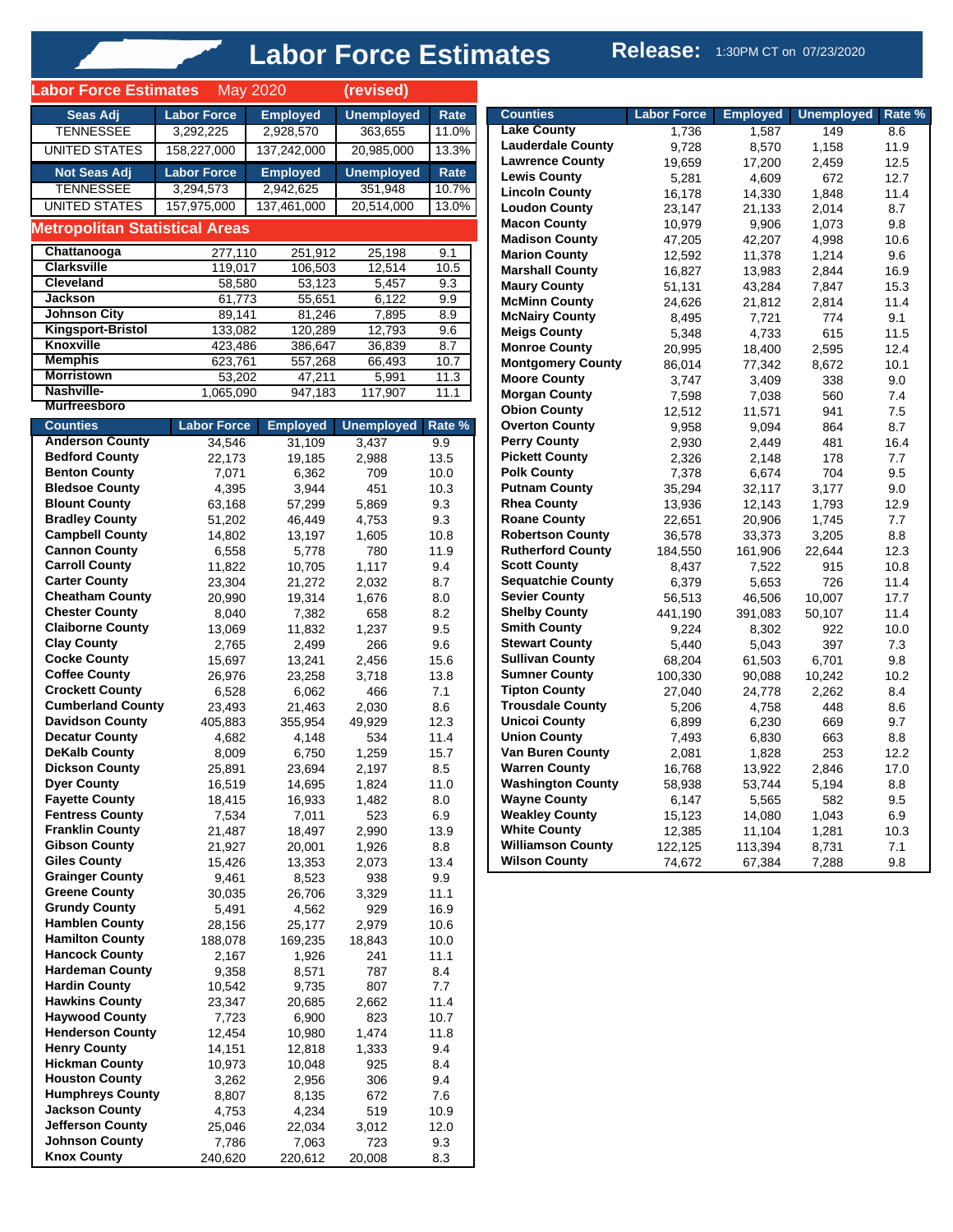# **Labor Force Estimates - LWDA**

|                                       |                    | <b>June 2020 Pre.</b> |                   | <b>May 2020 Rev.</b> |              |                  |  |
|---------------------------------------|--------------------|-----------------------|-------------------|----------------------|--------------|------------------|--|
|                                       | <b>Labor Force</b> | <b>Employed</b>       | <b>Unemployed</b> | Rate                 | Rate         | Change           |  |
| <b>Northeast TN</b>                   | 213,339            | 193,241               | 20,098            | 9.4                  | 9.8          | $-0.4$           |  |
| Carter                                | 22,768             | 20,687                | 2,081             | 9.1                  | 8.7          | 0.4              |  |
| Greene                                | 28,149             | 25,261                | 2,888             | 10.3                 | 11.1         | $-0.8$           |  |
| Hancock                               | 1,991              | 1,783                 | 208               | 10.4                 | 11.1         | $-0.7$           |  |
| Hawkins                               | 22,574             | 20,267                | 2,307             | 10.2                 | 11.4         | $-1.2$           |  |
| Johnson                               | 7,203              | 6,609                 | 594               | 8.2                  | 9.3          | $-1.1$           |  |
| Sullivan                              | 66,548             | 60,187                | 6,361             | 9.6                  | 9.8          | $-0.2$           |  |
| Unicoi                                | 6,786              | 6,108                 | 678               | 10.0                 | 9.7          | 0.3              |  |
| Washington                            | 57,320             | 52,339                | 4,981             | 8.7                  | 8.8          | $-0.1$           |  |
| <b>East TN</b>                        | 571,522            | 520,602               | 50,920            | 8.9                  | 10.2         | $-1.3$           |  |
| Anderson                              | 33,263             | 30,424                | 2,839             | 8.5                  | 9.9          | $-1.4$           |  |
| <b>Blount</b>                         | 61,473             | 56,093                | 5,380             | 8.8                  | 9.3          | $-0.5$           |  |
| Campbell                              | 14,172             | 12,914                | 1,258             | 8.9                  | 10.8         | $-1.9$           |  |
| Claiborne                             | 12,372             | 11,352                | 1,020             | 8.2                  | 9.5          | $-1.3$           |  |
| Cocke                                 | 14,687             | 12,825                | 1,862             | 12.7                 | 15.6         | $-2.9$           |  |
| Grainger                              | 9,191              | 8,357                 | 834               | 9.1                  | 9.9          | $-0.8$           |  |
| Hamblen                               | 27,308             | 24,802                | 2,506             | 9.2                  | 10.6         | $-1.4$           |  |
| Jefferson                             | 24,044             | 21,703                | 2,341             | 9.7                  | 12.0         | $-2.3$           |  |
| Knox                                  | 234,467            | 215,852               | 18,615            | 7.9                  | 8.3          | $-0.4$           |  |
| Loudon                                | 22,567             | 20,764                | 1,803             | 8.0                  | 8.7          | $-0.7$           |  |
| Monroe                                | 19,659             | 17,706                | 1,953             | 9.9                  | 12.4         | $-2.5$           |  |
| Morgan                                | 7,497              | 6,913                 | 584               | 7.8                  | 7.4          | 0.4              |  |
| Roane                                 | 22,221             | 20,486                | 1,735             | 7.8                  | 7.7          | 0.1              |  |
| Scott                                 | 8,023              | 7,190                 | 833               | 10.4                 | 10.8         | $-0.4$           |  |
| Sevier                                | 53,262             | 46,548                | 6,714             | 12.6                 | 17.7         | $-5.1$           |  |
| Union                                 | 7,316              | 6,673                 | 643               | 8.8                  | 8.8          | 0.0              |  |
| <b>Southeast TN</b><br><b>Bledsoe</b> | 309,125            | 280,434<br>3,698      | 28,691<br>395     | 9.3<br>9.7           | 10.3<br>10.3 | $-1.0$<br>$-0.6$ |  |
| <b>Bradley</b>                        | 4,093<br>51,657    | 47,267                | 4,390             | 8.5                  | 9.3          | $-0.8$           |  |
| Grundy                                | 4,865              | 4,227                 | 638               | 13.1                 | 16.9         | $-3.8$           |  |
| Hamilton                              | 181,595            | 164,863               | 16,732            | 9.2                  | 10.0         | $-0.8$           |  |
| Marion                                | 12,222             | 11,080                | 1,142             | 9.3                  | 9.6          | $-0.3$           |  |
| McMinn                                | 23,349             | 21,048                | 2,301             | 9.9                  | 11.4         | $-1.5$           |  |
| Meigs                                 | 5,022              | 4,484                 | 538               | 10.7                 | 11.5         | $-0.8$           |  |
| Polk                                  | 7,408              | 6,793                 | 615               | 8.3                  | 9.5          | $-1.2$           |  |
| Rhea                                  | 12,853             | 11,470                | 1,383             | 10.8                 | 12.9         | $-2.1$           |  |
| Sequatchie                            | 6,061              | 5,504                 | 557               | 9.2                  | 11.4         | $-2.2$           |  |
| <b>Southern Middle TN</b>             | 204,791            | 183,301               | 21,490            | 10.5                 | 13.6         | $-3.1$           |  |
| <b>Bedford</b>                        | 20,806             | 18,583                | 2,223             | 10.7                 | 13.5         | $-2.8$           |  |
| Coffee                                | 25,091             | 22,463                | 2,628             | 10.5                 | 13.8         | $-3.3$           |  |
| Franklin                              | 19,695             | 17,687                | 2,008             | 10.2                 | 13.9         | $-3.7$           |  |
| Giles                                 | 14,294             | 12,793                | 1,501             | 10.5                 | 13.4         | $-2.9$           |  |
| Hickman                               | 10,716             | 9,924                 | 792               | 7.4                  | 8.4          | $-1.0$           |  |
| Lawrence                              | 18,460             | 16,582                | 1,878             | 10.2                 | 12.5         | $-2.3$           |  |
| Lewis                                 | 4,867              | 4,423                 | 444               | 9.1                  | 12.7         | $-3.6$           |  |
| Lincoln                               | 15,260             | 13,605                | 1,655             | 10.8                 | 11.4         | $-0.6$           |  |
| Marshall                              | 15,348             | 13,414                | 1,934             | 12.6                 | 16.9         | $-4.3$           |  |
| Maury                                 | 48,096             | 42,778                | 5,318             | 11.1                 | 15.3         | $-4.2$           |  |
| Moore                                 | 3,470              | 3,204                 | 266               | 7.7                  | 9.0          | $-1.3$           |  |
| Perry                                 | 2,846              | 2,539                 | 307               | 10.8                 | 16.4         | $-5.6$           |  |
| Wayne                                 | 5,842              | 5,306                 | 536               | 9.2                  | 9.5          | $-0.3$           |  |
| <b>Upper Cumberland</b>               | 144,543            | 131,210               | 13,333            | 9.2                  | 10.5         | $-1.3$           |  |
| Cannon                                | 6,289              | 5,720                 | 569               | 9.0                  | 11.9         | $-2.9$           |  |
| Clay                                  | 2,517              | 2,276                 | 241               | 9.6                  | 9.6          | 0.0              |  |
| Cumberland                            | 22,398             | 20,293                | 2,105             | 9.4                  | 8.6          | 0.8              |  |
| DeKalb                                | 7,330              | 6,482                 | 848               | 11.6                 | 15.7         | $-4.1$           |  |
| Fentress                              | 7,192              | 6,613                 | 579               | 8.1                  | 6.9          | $1.2$            |  |
| Jackson                               | 4,484              | 4,032                 | 452               | 10.1                 | 10.9         | $-0.8$           |  |
| Macon                                 | 10,792             | 9,871                 | 921               | 8.5                  | 9.8          | $-1.3$           |  |
| Overton                               | 9,607              | 8,899                 | 708               | 7.4                  | 8.7          | $-1.3$           |  |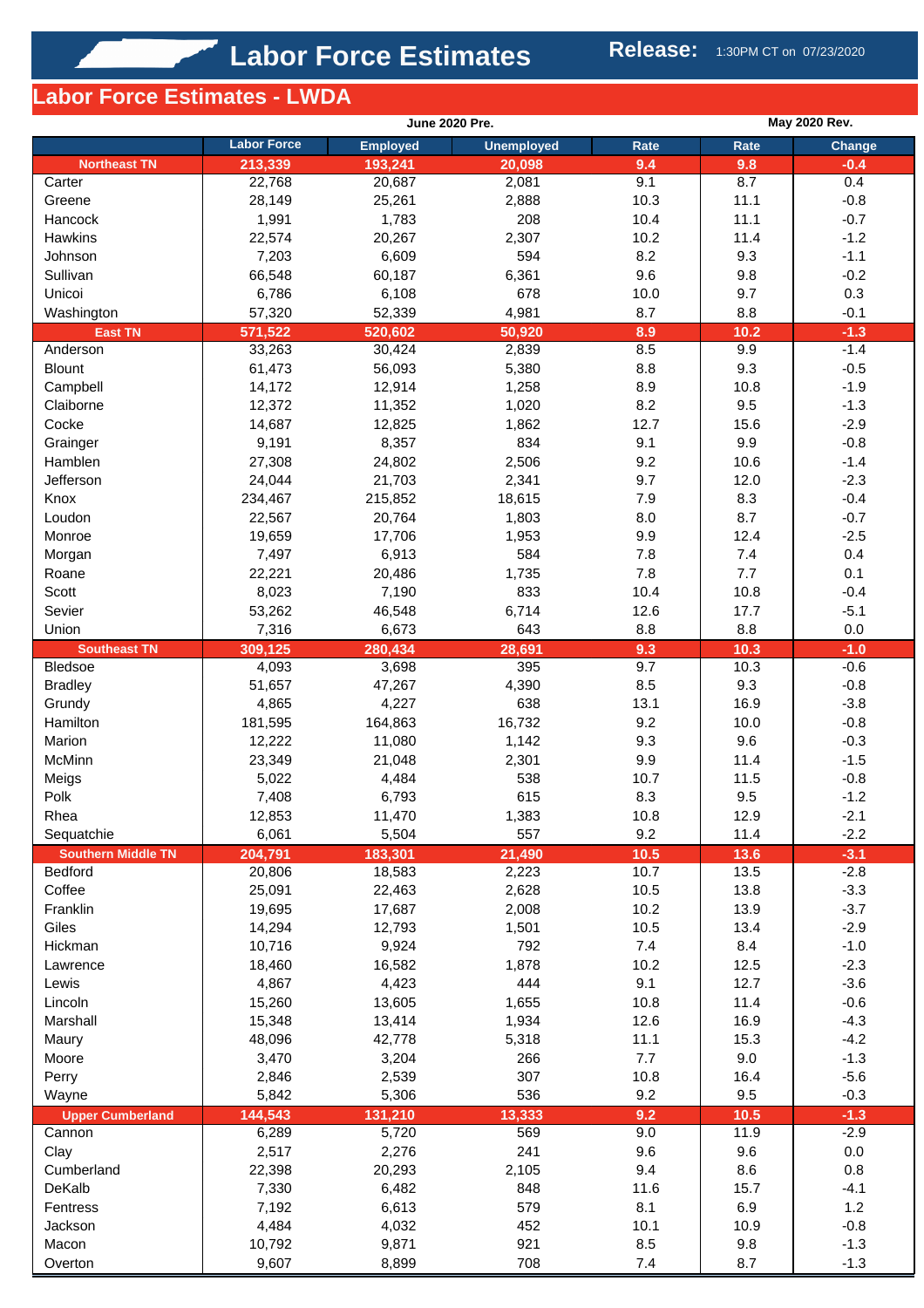**Labor Force Estimates Release:** 1:30PM CT on 07/23/2020

| Labor Force Estimates - LWDA |                    |                 |                   |      |      |         |
|------------------------------|--------------------|-----------------|-------------------|------|------|---------|
|                              | <b>Labor Force</b> | <b>Employed</b> | <b>Unemployed</b> | Rate | Rate | Change  |
| Pickett                      | 2,203              | 2,045           | 158               | 7.2  | 7.7  | $-0.5$  |
| Putnam                       | 33,824             | 30,961          | 2,863             | 8.5  | 9.0  | $-0.5$  |
| Smith                        | 8,920              | 8,215           | 705               | 7.9  | 10.0 | $-2.1$  |
| Van Buren                    | 1,923              | 1,706           | 217               | 11.3 | 12.2 | $-0.9$  |
| Warren                       | 15,354             | 13,408          | 1,946             | 12.7 | 17.0 | $-4.3$  |
| White                        | 11,710             | 10,689          | 1,021             | 8.7  | 10.3 | $-1.6$  |
| <b>Northern Middle TN</b>    | 1,056,964          | 949,064         | 107,900           | 10.2 | 10.8 | $-0.6$  |
| Cheatham                     | 20,646             | 19,041          | 1,605             | 7.8  | 8.0  | $-0.2$  |
| Davidson                     | 399,569            | 351,325         | 48,244            | 12.1 | 12.3 | $-0.2$  |
| Dickson                      | 25,344             | 23,418          | 1,926             | 7.6  | 8.5  | $-0.9$  |
| Houston                      | 3,062              | 2,776           | 286               | 9.3  | 9.4  | $-0.1$  |
| Humphreys                    | 8,236              | 7,628           | 608               | 7.4  | 7.6  | $-0.2$  |
| Montgomery                   | 83,225             | 74,864          | 8,361             | 10.0 | 10.1 | $-0.1$  |
| Robertson                    | 36,261             | 33,079          | 3,182             | 8.8  | 8.8  | $0.0\,$ |
| Rutherford                   | 178,913            | 159,993         | 18,920            | 10.6 | 12.3 | $-1.7$  |
| <b>Stewart</b>               | 5,202              | 4,815           | 387               | 7.4  | 7.3  | 0.1     |
| Sumner                       | 98,009             | 88,910          | 9,099             | 9.3  | 10.2 | $-0.9$  |
| Trousdale                    | 5,124              | 4,709           | 415               | 8.1  | 8.6  | $-0.5$  |
| Williamson                   | 119,932            | 111,881         | 8,051             | 6.7  | 7.1  | $-0.4$  |
| Wilson                       | 73,441             | 66,625          | 6,816             | 9.3  | 9.8  | $-0.5$  |
| <b>Northwest TN</b>          | 103,163            | 94,153          | 9,010             | 8.7  | 8.9  | $-0.2$  |
| Benton                       | 6,554              | 5,920           | 634               | 9.7  | 10.0 | $-0.3$  |
| Carroll                      | 11,298             | 10,253          | 1,045             | 9.2  | 9.4  | $-0.2$  |
| Crockett                     | 6,598              | 6,150           | 448               | 6.8  | 7.1  | $-0.3$  |
| Dyer                         | 16,037             | 14,456          | 1,581             | 9.9  | 11.0 | $-1.1$  |
| Gibson                       | 21,138             | 19,285          | 1,853             | 8.8  | 8.8  | $0.0\,$ |
| Henry                        | 13,514             | 12,305          | 1,209             | 8.9  | 9.4  | $-0.5$  |
| Lake                         | 1,682              | 1,522           | 160               | 9.5  | 8.6  | 0.9     |
| Obion                        | 11,982             | 11,020          | 962               | 8.0  | 7.5  | 0.5     |
| Weakley                      | 14,360             | 13,242          | 1,118             | 7.8  | 6.9  | 0.9     |
| <b>Southwest TN</b>          | 106,281            | 95,823          | 10,458            | 9.8  | 10.0 | $-0.2$  |
| Chester                      | 8,059              | 7,459           | 600               | 7.4  | 8.2  | $-0.8$  |
| Decatur                      | 4,393              | 3,939           | 454               | 10.3 | 11.4 | $-1.1$  |
| Hardeman                     | 9,139              | 8,268           | 871               | 9.5  | 8.4  | 1.1     |
| Hardin                       | 10,018             | 9,163           | 855               | 8.5  | 7.7  | 0.8     |
| Haywood                      | 7,513              | 6,625           | 888               | 11.8 | 10.7 | 1.1     |
| Henderson                    | 11,862             | 10,601          | 1,261             | 10.6 | 11.8 | $-1.2$  |
| Madison                      | 47,209             | 42,493          | 4,716             | 10.0 | 10.6 | $-0.6$  |
| McNairy                      | 8,088              | 7,275           | 813               | 10.1 | 9.1  | 1.0     |
| <b>Greater Memphis</b>       | 492,167            | 429,558         | 62,609            | 12.7 | 11.1 | 1.6     |
| Fayette                      | 18,113             | 16,564          | 1,549             | 8.6  | 8.0  | 0.6     |
| Lauderdale                   | 9,476              | 8,373           | 1,103             | 11.6 | 11.9 | $-0.3$  |
| Shelby                       | 438,106            | 380,457         | 57,649            | 13.2 | 11.4 | 1.8     |
| Tipton                       | 26,472             | 24,164          | 2,308             | 8.7  | 8.4  | 0.3     |
| <b>Total</b>                 | 3,201,895          | 2,877,386       | 324,509           | 10.1 | 10.9 | $-0.8$  |